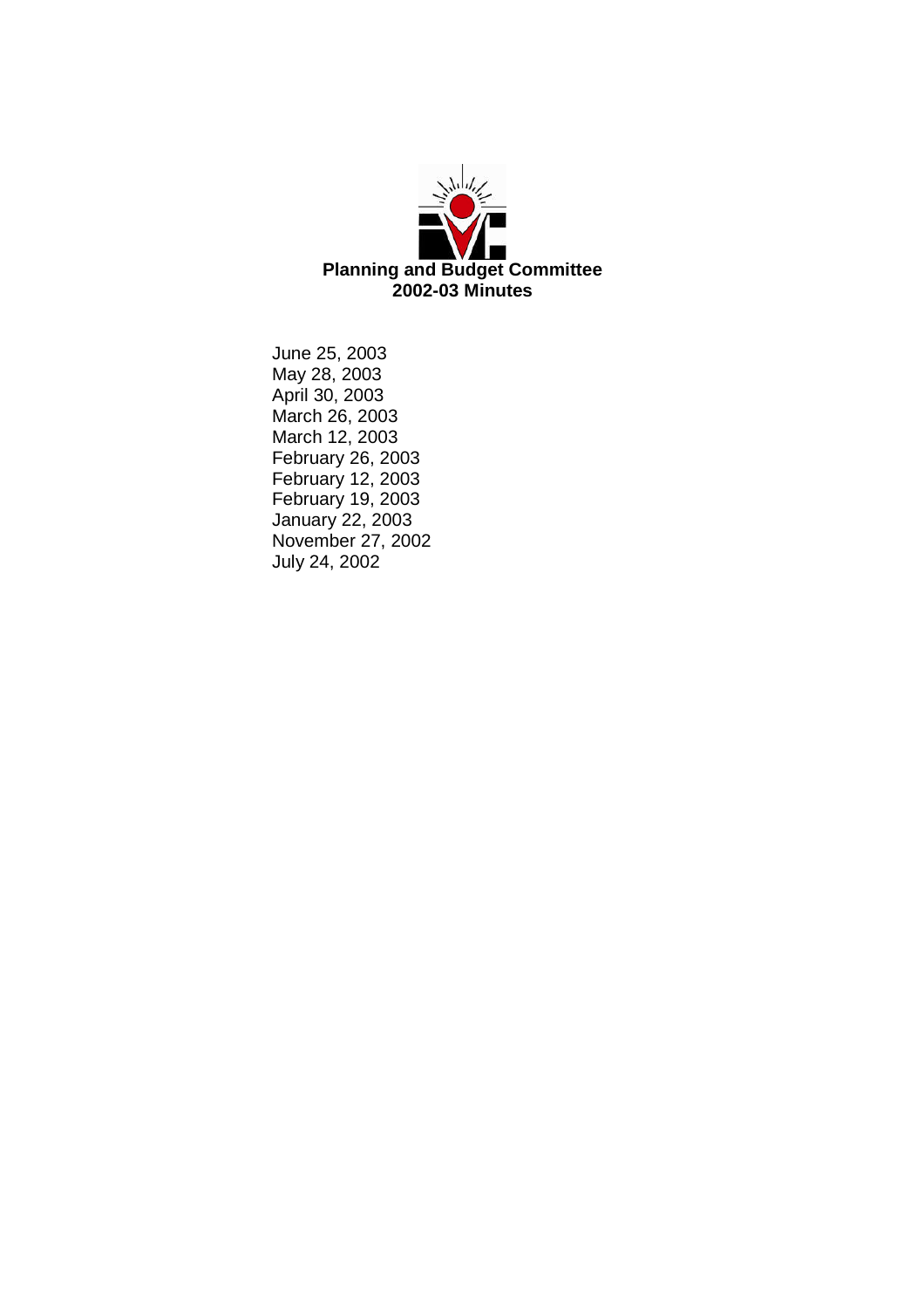## **UNADOPTED MINUTES June 25, 2003**

| <b>Present:</b>                                | Absent:     |
|------------------------------------------------|-------------|
| Carlos Fletes, Chair                           | Craig Blek  |
| Dr. Victor Jaime                               | Dennis Carn |
| Eric Jacobson                                  | Lisa Cross  |
| Maria Trejo                                    | Jim Pendley |
| Miriam Trejo, ASG Representative Director Fise |             |
| John Abarca, for Lisa Cross                    |             |

 $$ Nina Blair nes John Hunt Jan Magno Gonzalo Huerta cal Services Eileen Ford Tony Salcedo

Chairman Carlos Fletes called the regular meeting of the Planning and Budget Committee to order at 2:00 p.m. on Wednesday, June 25, 2003 in the Board Room.

## *M/S/C Jaime/Miriam Trejo to approve the minutes of the May 28, 2003 meeting as presented.*

#### **2002-03 Budget Update**

Chairman Fletes reported that the State Controller has stated that he will not be making payments to community college districts until a state budget is adopted. Legislation could be introduced that would allow payments to continue. The College is expecting a June apportionment of approximately \$1.4 million, and \$1.4 million in July. The College has about \$1.6 in cash reserves, but that will only last a month or so. The College must prepare for a worst case scenario by exploring alternative financing methods, such as loans. The chairman proposed a recommendation from the committee to refrain from initiating any purchases until a state budget is adopted. *M/S/C Jaime/Maria Trejo to recommend that there be no new purchases out of any State apportionment funded program until either a State budget is adopted or State apportionment payments are received, whichever comes first***.**

It was noted that federally funded programs are not affected by the recommendation.

#### **Partnership for Excellence**

Chairman Fletes reported that the current allocation for 2002-03, after mid year cuts, was \$1.273 million. The projected expense is \$1.223 million for staff (fulltime staff \$985,224 and noncontract part-time staff \$238,000), and \$49,426 for one-time expenditures (mostly equipment). The allocation for 2003-04 is estimated at \$1,089,174, with a carryover of \$79,106, adding back in one-time expenditures of \$49,426, the available balance is estimated at \$1,217,706. The lease revenue bond payment of \$150,000 due July 1 is not included in the estimated expense. The payment will have to be made from District funds because there is no other source of funding. The only alternative is to cut PFE programs. *M/S/C Jaime/Jacobson to recommend the funding of the Lease Revenue Bond payment from District funds, contingent on the 2003-04 PFE allocation.*

The committee noted that there is one full-time temporary instructor included in the PFE expenditures, the funds can be re-allocated for 2003-04.

Meeting adjourned at 2:45 p.m.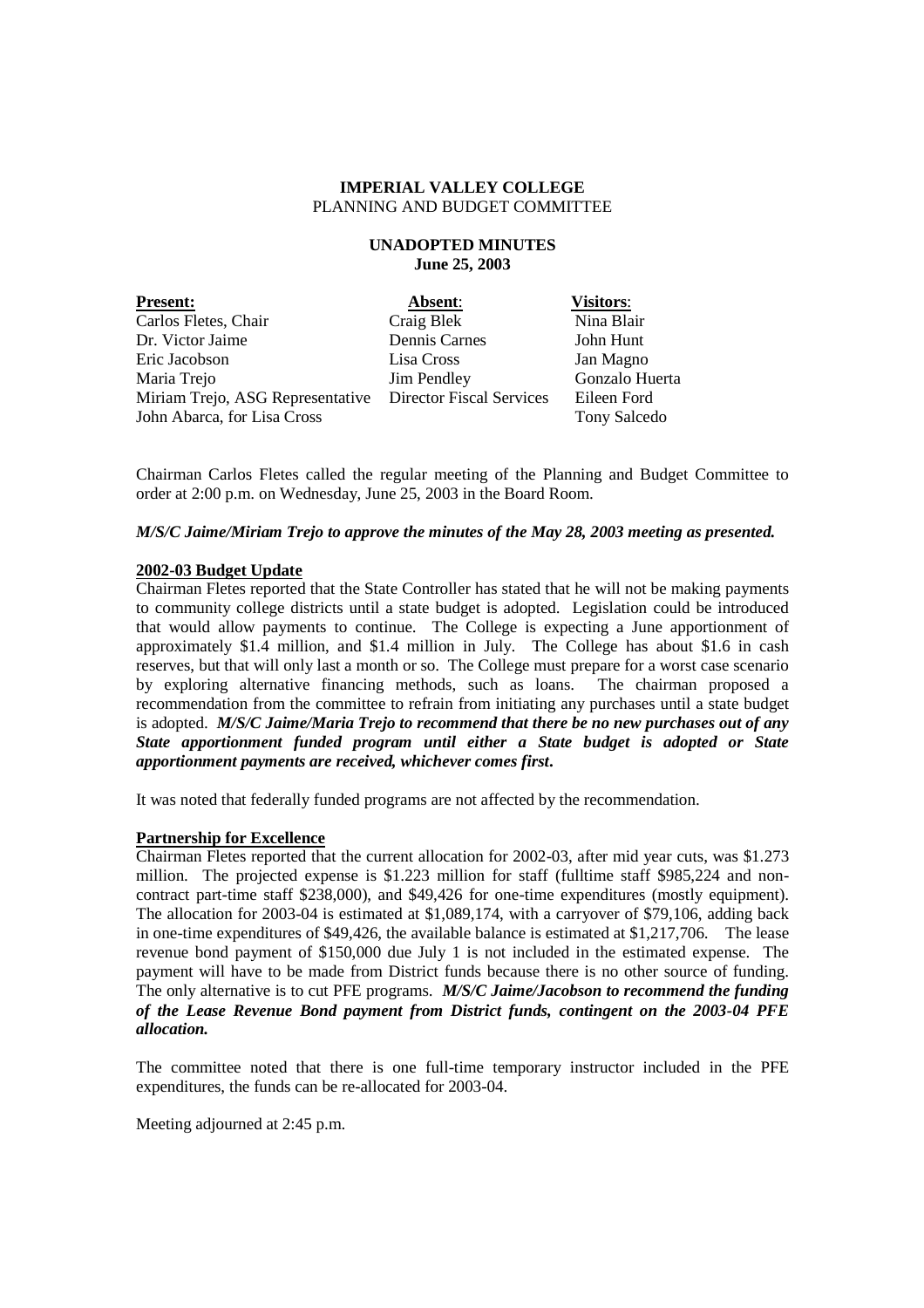# **UNADOPTED MINUTES May 28, 2003**

Chairman Carlos Fletes called the regular meeting of the Planning and Budget Committee to order at 2:00 p.m. on Wednesday, May 28, 2003 in the Board Room.

## 2003-04 Budget Update

Chairman Fletes presented the latest information on budgets proposals being considered by the Senate and Assembly, which are more favorable to community colleges than earlier proposals (no cuts to general apportionment,1.6% growth factor and 10% reduction to PFE).

## 2003-04 Tentative Budget

The tentative IVC budget was distributed for review. The committee will meet again prior to the June 11 Board meeting with feedback on the budget. The tentative budget includes cuts to Public Relations, Scheduled Maintenance, consultant lines, elimination of the Desert Museum budget, savings from Brawley Extended campus lease. Health insurance may increase between 12 and 29% increase, depending on the recommendation of the Insurance Committee and agreements with bargaining units. Increases to other employer costs (unemployment insurance, retirement, workers comp) are included in the budget.

## **June 4, 2003**

It was the consensus of the committee to recommend the 2003-04 IVC Tentative Budget for approval at the June 11, 2003 Board meeting.

The next regular meeting of the Planning & Budget committee will be Wednesday, June 25, 2003 at 2:00 p.m.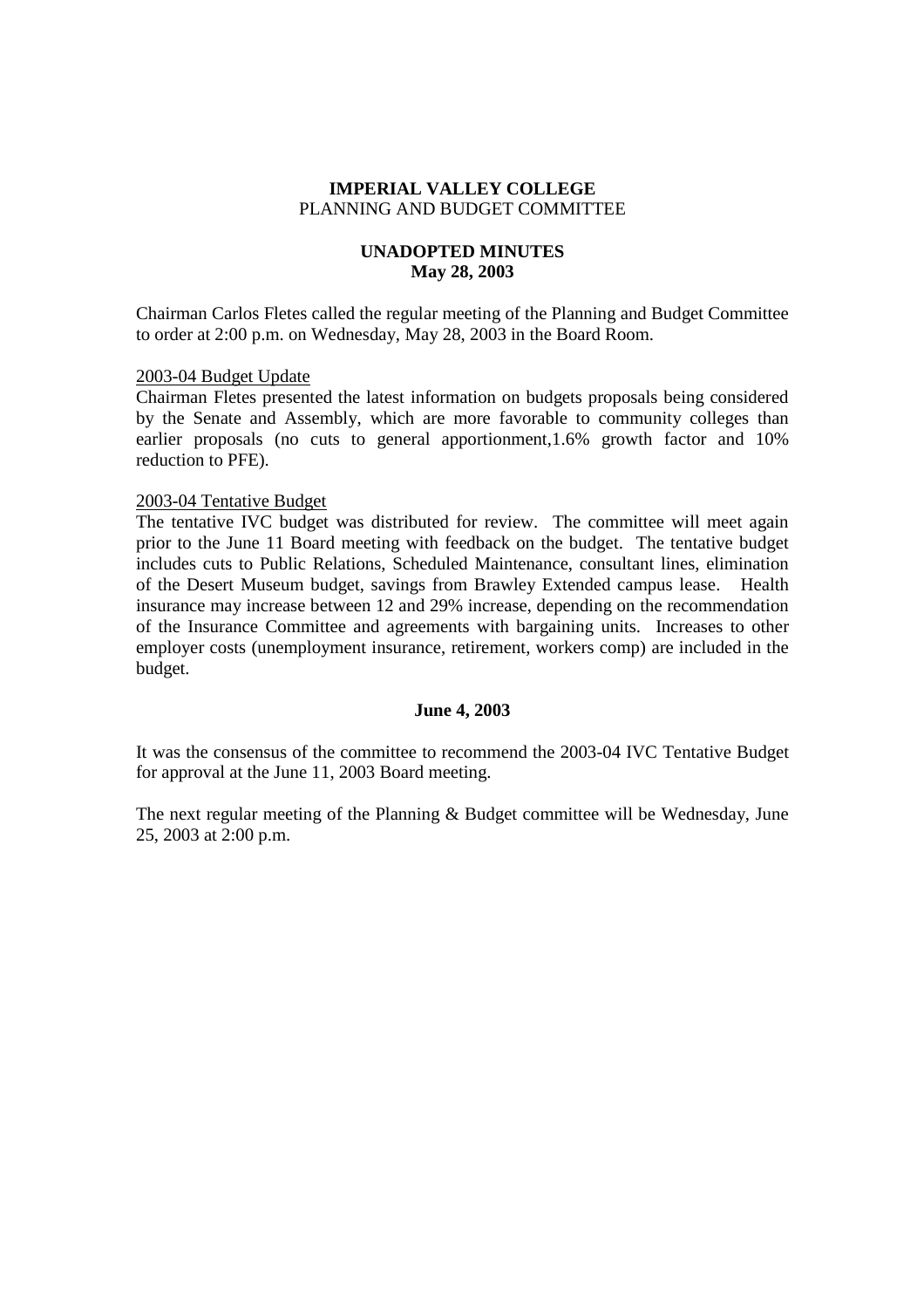## **UNADOPTED MINUTES April 30, 2003**

**Present: Absent**: **Visitors**: Dr. Victor Jaime Eric Jacobson Jim Pendley Maria Trejo

Carlos Fletes, Chair Dennis Carnes Eileen Ford Craig Blek Lisa Cross Jan Magno Janell Hodgkin ASG Representative

Chairman Carlos Fletes called the regular meeting of the Planning and Budget Committee to order at 2:00 p.m. on Wednesday, April 30, 2003 in the Board Room.

## *M/S/C Pendley/Hodgkin to approve the minutes of the March 26, 2003 meeting as presented.*

## 2002-03 Mid Year Cuts

Chairman Fletes reported that the district is still proceeding on the worst case scenario of a \$26 billion state budget deficit; there is some encouraging news from Sacramento in regards to legislation moving forward to guarantee the property tax backfill for Community Colleges (AB 1417), and the continuing advocacy efforts on behalf of community colleges. The Governor's May revise is anticipated around May 14. The committee will begin meeting more frequently due to the need to review the 2003-04 District budget. The Tentative Budget is due to be presented to the Board of Trustees on June 11. Chairman Fletes stated that health & welfare and workers comp rates have not been settled for 2003-04, the rates may have to be revised for the Final Budget to be adopted in September.

## Partnership for Excellence Funds

Chairman Fletes presented a worksheet on projected PFE funds for 2003-04 as a clarification that no funds are available even though mid-year cuts were not as deep as expected. Eric Jacobson stated that he would prefer to see the payment for the Lease Revenue Bonds come from another source. It was noted that the Humanities instructor is a one-year temporary, so \$71,000 will be available for next year. *M/S/C Jaime/Blek to give priority to projects that have already been approved if PFE funding is restored.*

## Board Policy Manual

Chairman Fletes presented draft copies of the Board Policy Manual that affect the budget process and/or impact the activities of the committee, and requested feedback for the Board Policy Review meeting on May 7.

## **Other**

Jim Pendley asked about the revised cost of retirement incentives; Chairman Fletes stated that he should have the new information tomorrow.

Meeting adjourned at 2:50 p.m.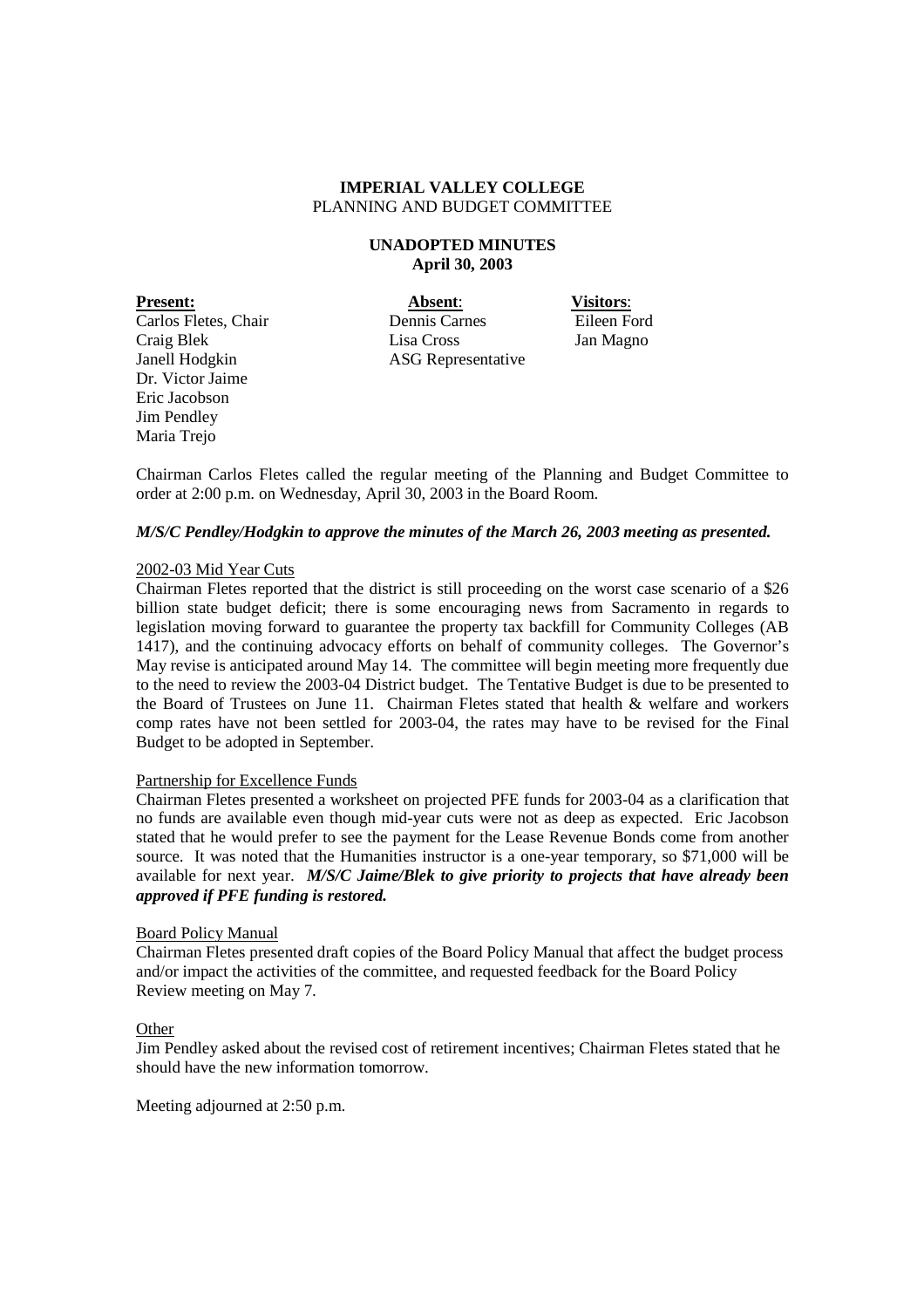# **UNADOPTED MINUTES March 26, 2003**

**Present: Absent**: **Visitors**: Carlos Fletes, Chair none Kathy Berry Craig Blek Lara Davis Dennis Carnes Eileen Ford Janell Hodgkin Saul Hom Dr. Victor Jaime John Hunt Lisa Cross Jan Magno Eric Jacobson Tony Salcedo Jim Pendley Sandra Standiford Maria Trejo Miriam Trejo, ASG

Chairman Carlos Fletes called the regular meeting of the Planning and Budget Committee to order at 2:00 p.m. on Wednesday, March 26, 2003 in the board room.

# *M/S/C Jaime/Cross to approve the minutes of the February 26 and March 12, 2003 meetings, as presented.*

## 2002-03 Mid Year Cuts

Chairman Fletes presented information on the mid-year cuts, recently approved by the legislature and signed by the governor. Cuts to various categorical programs were proposed at 10-20% by the governor, the legislature's counter proposal averaged 3.6%, but the final result was no cuts to Foster Care, Faculty & Staff Diversity, Part-time Faculty compensation, EOPS, DSPS, CalWorks, and Financial Aid Administration.

PFE was cut 2.2%, down from 10%, and Scheduled Maintenance and Instructional Equipment were funded at 38.4 and 39.5 %, instead of being totally eliminated. Instructional equipment grants funds in the amount of \$72,000 had already been expended by the District, when spending was frozen. Actual funding is \$77,780, so there is \$5,000+ remaining for reallocation. Mr. Hunt will be discussing this issue at the next division chairs meeting.

## Partnership for Excellence

Janell Hodgkin, Director of Fiscal Services, presented an analysis of projected salaries payable from PFE funds in 2002-03 and 2003-04. Salaries in 2002-03 amount to \$1,058,550. Commitments for 2003-04 equal \$1,277,915 (including a \$150,000 payment on Lease Revenue Bonds). Funding is projected at \$1,157,412, leaving a deficit of \$120,502 if the worst-case scenario is realized.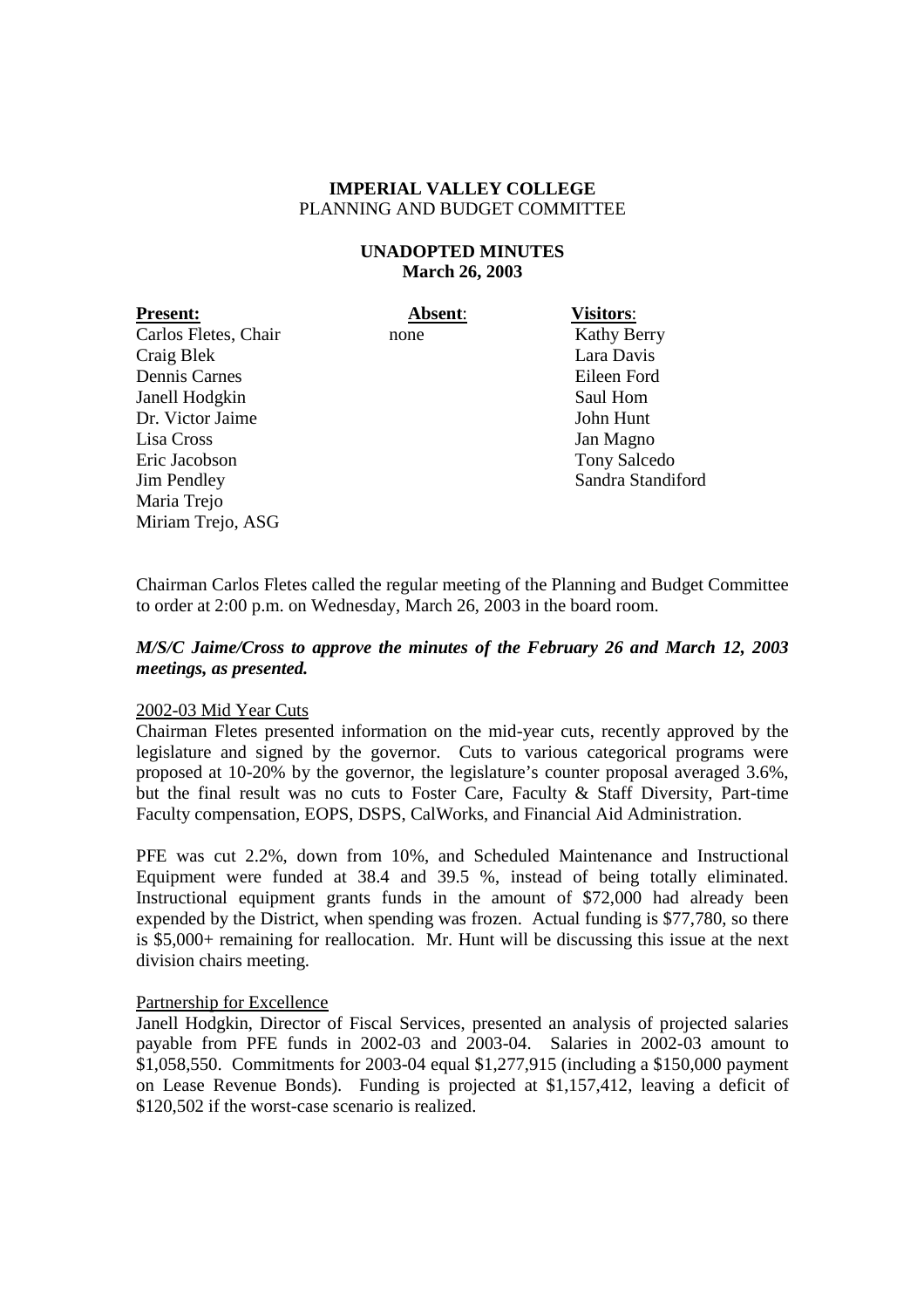*Planning & Budget Committee March 26, 2003—Page 2*

| <b>PFE</b>                 | 2002-03      | 2003-04        |
|----------------------------|--------------|----------------|
| Salaries & Benefits        | 1,058,550.59 | 1,127,915.76   |
| Lease Revenue Bond payment |              | 150,000        |
| Total                      | 1,058,550.59 | 1,277,915.76   |
|                            |              |                |
| Carry-over                 |              | 224,852.78     |
| Projected allocation       |              | 932,560.00     |
| Projected 03-04 Funds      |              | 1,157,412.78   |
| Underfunding               |              | (120, 502, 98) |

Jan Magno asked for direction regarding whether she should alert students and department of the possibility of not being able to fund the district match (35%) for federal work study funds (\$40,000 allocation from PFE in 2002-03). Many offices on campus will be unable to provide the same level of service without workstudy students. Perhaps the District will have a better idea of PFE funding by the May revise. Carlos Fletes stated that the committee needs to make provision for the lease revenue bond payment in case PFE funds are not available. The committee discussed the payroll costs being charged to PFE and noted that one instructor is a temporary, who will not be renewed for next year. Some of the increased costs for payroll include step increases and the estimated 9.25% employer's contribution to PERS for 2003-04 (2.894% in 2002-03). Three positions are classified/classified managers and require a 30-day lay-off notice, as opposed to the March 15 notice required for faculty.

Chairman Fletes stated that the 50% reduction to student employment funds will also have a big impact. Funds are already drying up in this year's budget in student employment accounts. Department heads need to monitor their budgets; the fund balance will determine how much carry over money will be available for next year. Other costs may increase for 2003-04, including workers comp. Departments are advised to be very frugal in developing their budgets.

Janell Hodgkin advised the committee members that her department is making transfers to clean up overages. Some accounts are running in the red because purchases orders are exceeded due to taxes and shipping not being included, price changes, etc. Her department has information on 2003-04 salary and benefits costs for departments developing their budgets.

The next committee meeting will be April 30, 2003.

Meeting adjourned at 2:45 p.m.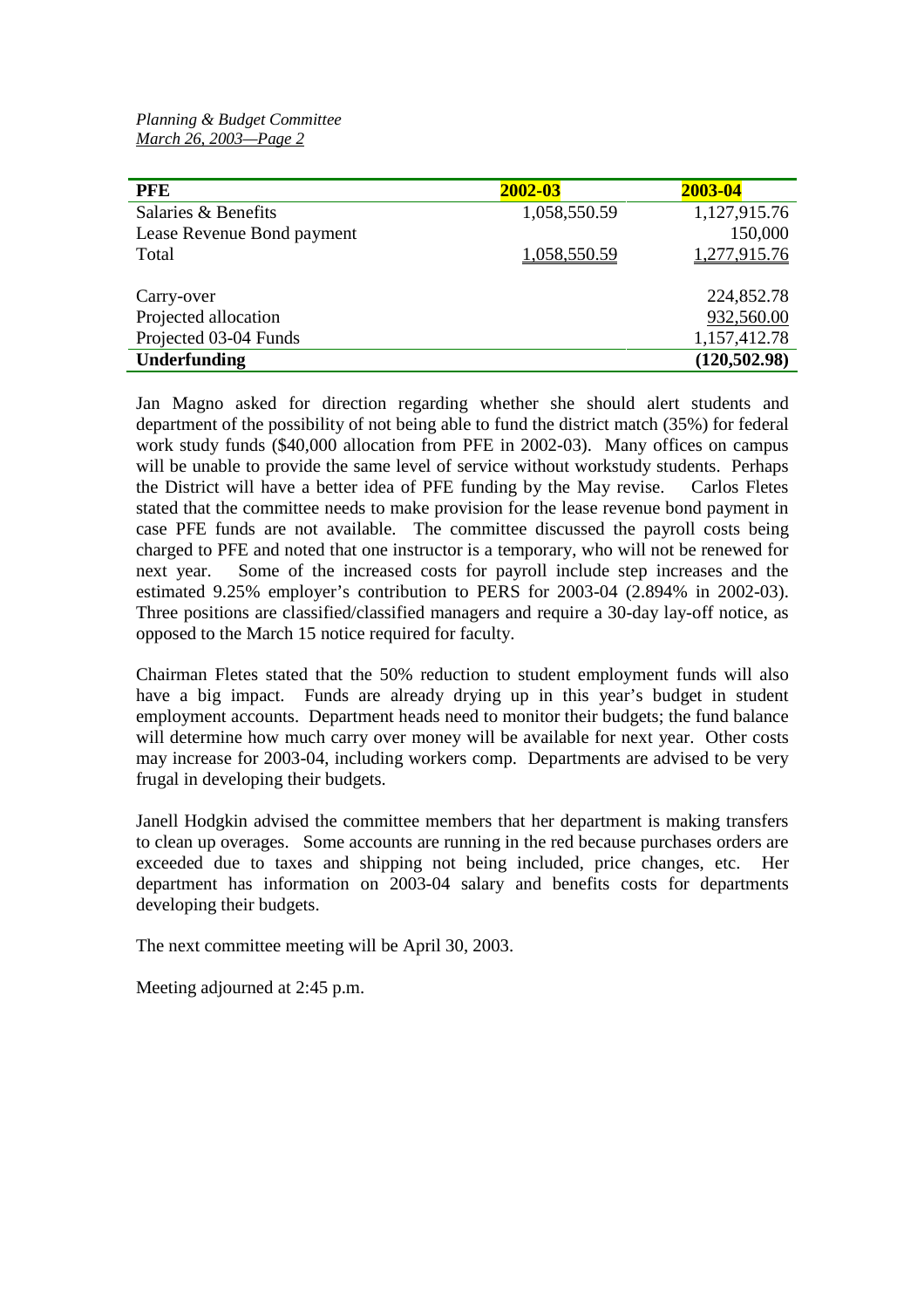# **UNADOPTED MINUTES March 12, 2003**

**Present: Absent**:

Carlos Fletes, Chair Craig Blek Dennis Carnes Lisa Cross Janell Couchman Dr. Victor Jaime Eric Jacobson Jim Pendley Maria Trejo Quincy Cavers, ASG representative

Chairman Carlos Fletes called the special meeting of the Planning and Budget Committee to order at 2:00 p.m. on Wednesday, March 12, 2003 in Room 2131.

# 2003-04 Proposed Cuts

Carlos Fletes reported on revisions to the proposed budget cuts. There will be approximately \$90,000 in savings on copy machine (includes maintenance charges), and that as a result of the March 1 Board Retreat, the recommendation has been made to maintain some level of security. The College will shortly be going out to bid for security services. The cut to contingency has been reduced by 4%. Eric Jacobson asked about the four day work week for Summer 2003, and how the savings were calculated. The cost of electricity is approximately\$1,400 per day (2 days a week x 10 weeks), for a projected savings of \$28,200.

The remaining cuts to make up the \$2.9 million target, will be made in each of the three vice presidents' areas. Business Services will ask the state for a waiver of \$200,000 in matching funds for scheduled maintenance, and has \$19,000 in savings for financial services from the County Office of Education.

John Hunt reported that the Instruction area needs to cut \$461,052. There will be some savings in printing the schedule and catalog. Most of the savings will result from not replacing open positions (resignations and retirements).

In the Student Services area, Dr. Jaime reported that some 199 day counselors may reduce their contracts to 177 days, extra duty will be eliminated, there is one classified employee reducing hours, memberships have been reduced and there is relief from mandated DSP&S services and the required match on various Financial Aid programs.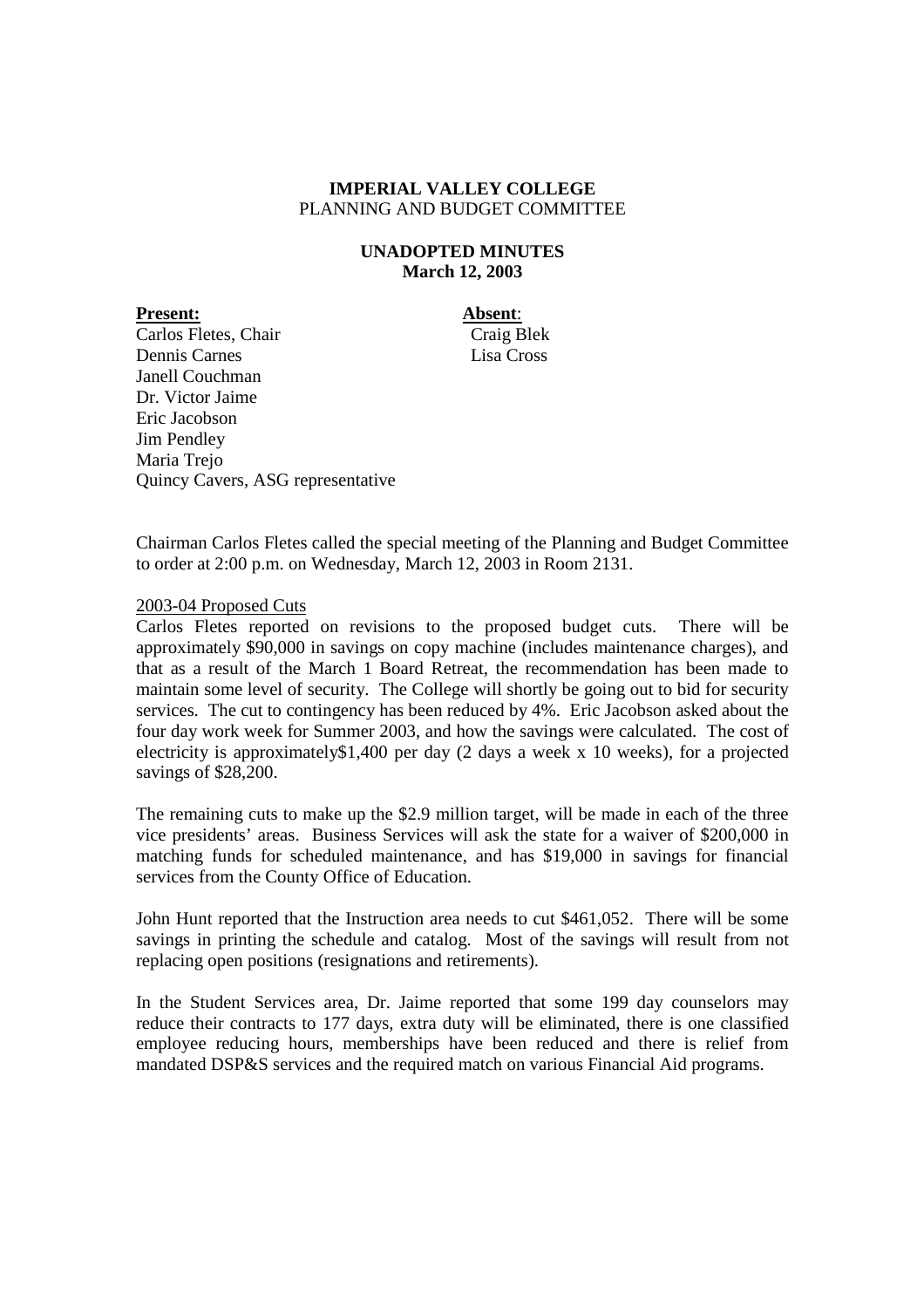| <b>Recommended Budget Cuts</b>  |                               |           |
|---------------------------------|-------------------------------|-----------|
| <b>SEOG District Match</b>      | 100%                          | 160,000   |
| Museum                          | 100%                          | 52,402    |
| Security                        | 50%                           | 44,000    |
| Contingency                     | 96%                           | 526,608   |
| Overtime                        | 100%                          | 83,624    |
| Travel                          | 50%                           | 86,819    |
| Student Help                    | 50%                           | 54,484    |
| Reserve                         | 50% (reduce from 6% to 3%)    | 882,309   |
| Consultants                     | 50%                           | 72,500    |
| Consultants-Instructional       | 50%                           | 10,175    |
| Consultants-non instructional   | 50%                           | 20,213    |
| Extended Campus lease (Brawley) | 100%                          | 33,000    |
| <b>Public Relations</b>         | 50%                           | 34,670    |
| 4 day week--2003 Summer school  | 100%                          | 28,200    |
| Copy Machine Contract (Danka)   | 100%                          | 90,820    |
| <b>Business Services</b>        | 4%                            | 219,074   |
| <b>Instructional Services</b>   | 4%                            | 461,052   |
| <b>Student Services</b>         | 4%                            | 93,177    |
|                                 | <b>Total recommended cuts</b> | 2,953,127 |

## *M/S/C Jaime/Couchman to approve the revised recommended budget cuts*

# 2003-04 Budget Process

Janell Couchman, Director of Fiscal Services, presented information on the 2003-04 budget process and budget development calendar. Access to the budget program is available through April 15. Departments are advised to see their vice presidents regarding the 4% cuts from each area. Line items that are higher than last year will require an explanation that will be included in the notes that accompany the summarized budget. *M/S/C Jacobson/Jaime to approve the budget development memo and calendar.*

# 2002-03 Mid Year Cuts

Chairman Fletes reported on the latest information on the proposed mid-year cuts: 2002- 03 is looking better due the probability of the increase to vehicle license fees, there are no cuts anticipated to categorical programs, and no property tax backfill guarantee. Jan Magno asked if there is some sense of whether PFE funds will be sufficient to cover salaries. Janell Couchman stated that there is enough PFE money due to carryover funds; she will present information at the next committee meeting on a projection of PFE expenses/funding over the next two years.

The next committee meeting will be March 26, 2003.

Meeting adjourned at 2:45 p.m.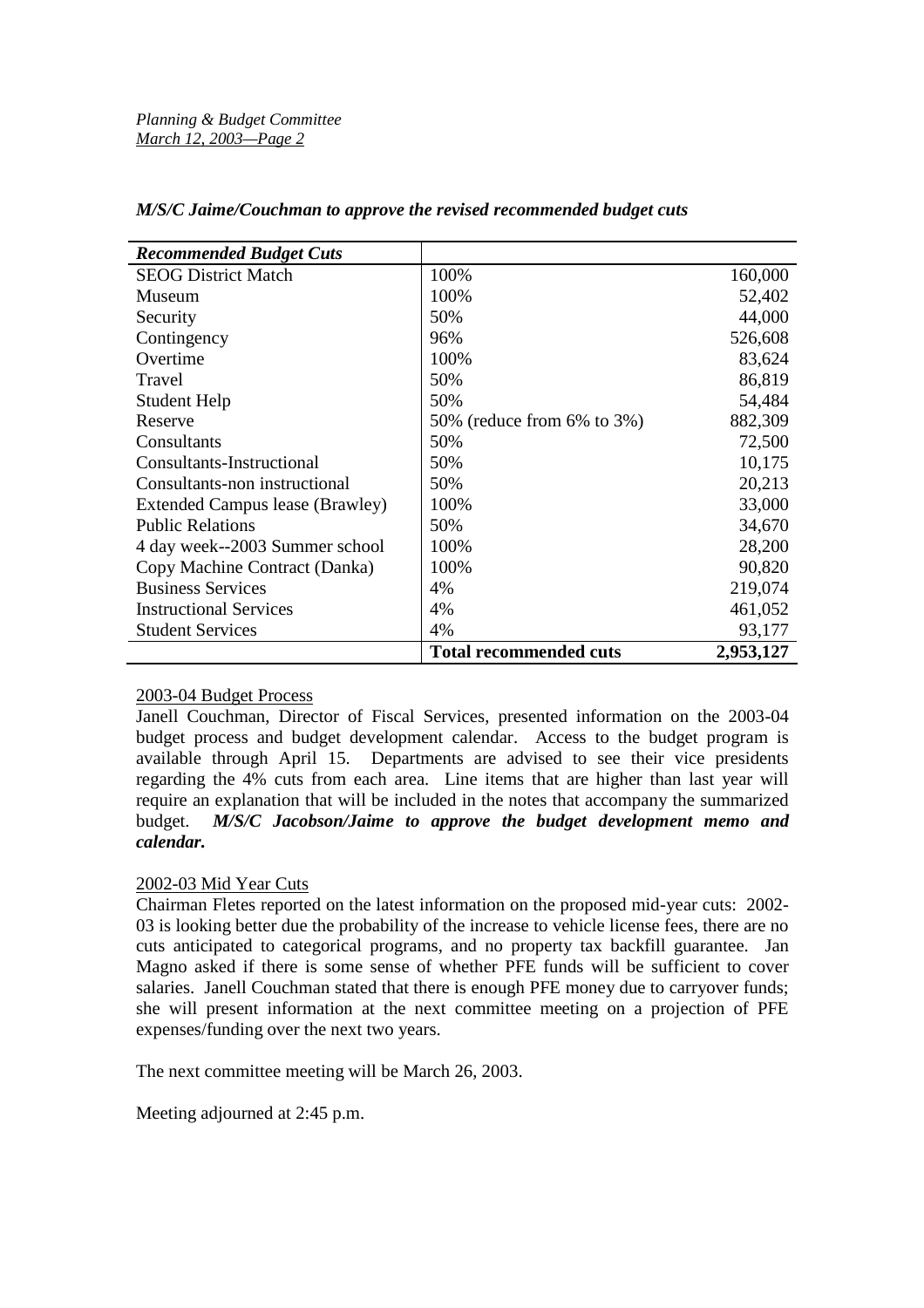## **UNADOPTED MINUTES February 26, 2003**

**Present: Absent**: Carlos Fletes, Chair None Craig Blek Dennis Carnes Janell Couchman Dr. Victor Jaime Lisa Cross Eric Jacobson Jim Pendley Maria Trejo Quincy Cavers, ASG representative

Chairman Carlos Fletes called the special meeting of the Planning and Budget Committee to order at 2:00 p.m. on Wednesday, February 26, 2003 in the Room 2131, with all committee members and numerous visitors in attendance.

## Approval of Minutes

*M/S/C Jaime/Couchman* to approve the minutes of the February 19, February 12 and January 22, 2003 meetings as presented.

## Public Relations

Bill Gay, of Reliance Communications, made a presentation to the committee regarding the public relations program and its contribution to the college. He stated that results are difficult to quantify, but the college needs to continue with a pro-active outreach program in order to increase FTES. Ron Schoors, Sandra Standiford and Victor Jaime spoke regarding the value of the public relations program. *M/S/C Jacobson/Pendley (No: Jaime, Carnes, Blek) to recommend that the Public Relations budget be cut by 50% for 2003-04.*

# Action by Administrative Council

Chairman Fletes reported that Administrative Council has eliminated most of the cellular phones; annual savings is from \$12,000 to \$17,000. Most pagers are being retained, as they are more cost effective. Administrative council unanimously decided that if a pay cut is negotiated with staff, administration will accept a pay cut in the same proportion.

## First Principal Apportionment Report

Chairman Fletes reported that the general apportionment has been increased by the state to \$12,346,410 due to a projected increase in FTES of 139 (or 2.8%); therefore, the 6% reserve amount increases to \$1,764,617 and unrestricted contingency increases to \$548,550. When these new amounts are applied to the budget reductions recommended by the committee, the total cuts increase to \$2.95 million. A \$2.95 million reduction to the 2003-04 general apportionment would equal 23.95%.

*M/S/C Couchman/Jaime to recommend that the 2003-04 budget cut amounts previously approved be updated to reflect information received in the First Principal Apportionment report: Reserves (50% reduction = \$882,309) and Contingency (\$548,550).*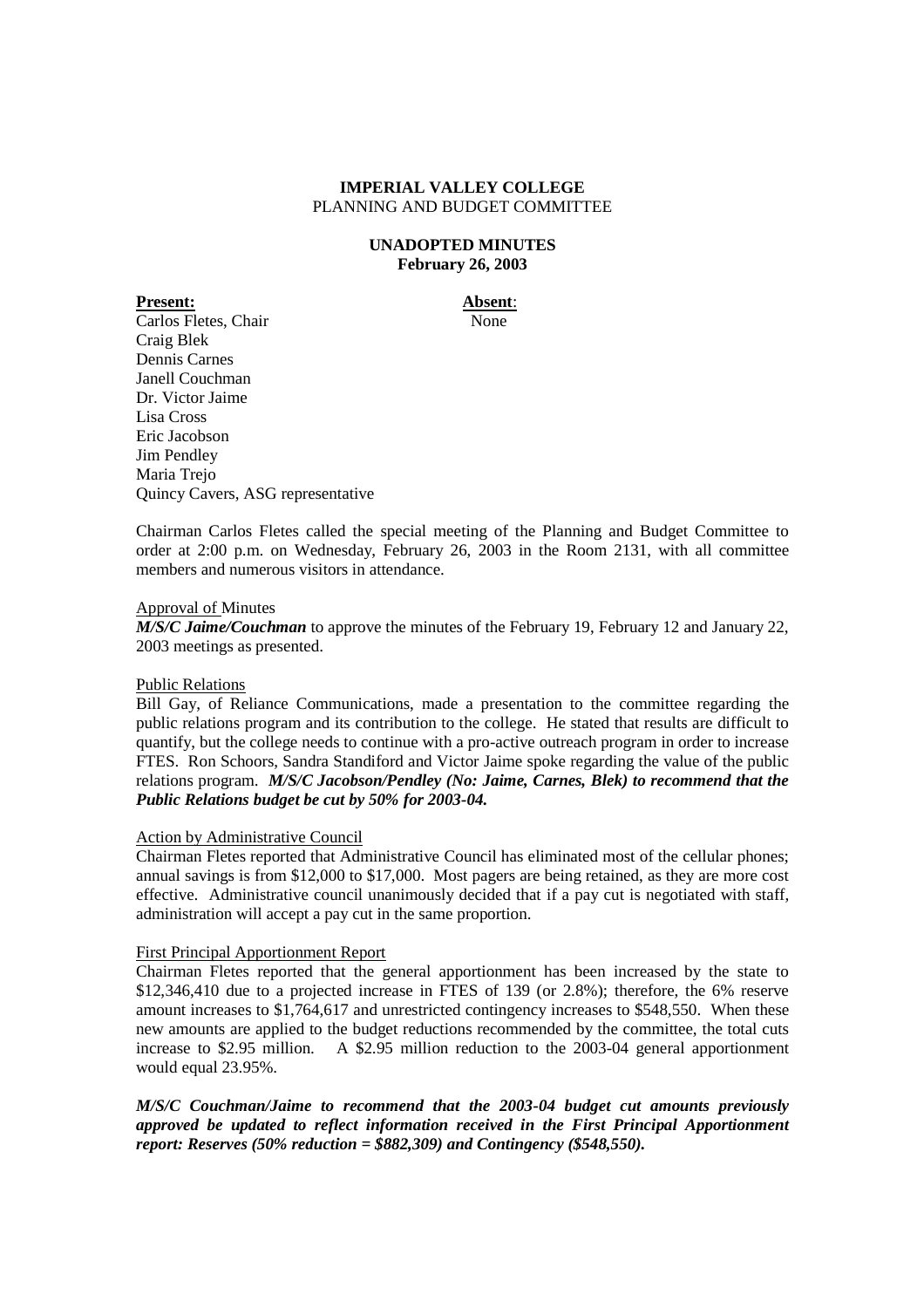| <b>Recommended Budget Cuts</b> |                               |           |
|--------------------------------|-------------------------------|-----------|
| <b>SEOG District Match</b>     | 100%                          | 160,000   |
| Museum                         | 100%                          | 52,000    |
| Overtime                       | 100%                          | 83,624    |
| Travel                         | 40%                           | 69,455    |
| Security                       | 100\%                         | 88,000    |
| Student Help                   | 50%                           | 54,484    |
| <b>Reserve</b>                 | 50% (reduce from 6% to 3%)    | 882,309   |
| Consultants                    | 50%                           | 49,102    |
| Consultants-Instructional      | 50%                           | 7,378     |
| Consultants-non instructional  | 50%                           | 16,282    |
| Contingency                    | 100%                          | 548,550   |
|                                | <b>Total recommended cuts</b> | 2,011,184 |

FTES: The state has certified 5,122 FTES for the College, leaving room for growth of 134 FTES. Jim Pendley asked if the summer session FTES would count for 2002-03; according to Sandra Standiford it would.

Fees: Dennis Carnes asked when the new fees would be in effect; Sandra Standiford stated that it would probably be July 1, and the College may have to collect fees retroactively because enrollment for Fall would already be in progress.

Janell Couchman presented information on the impact of the first principal apportionment information on categorical funding, and reported that Fiscal Services would be meeting individually with special programs to make the needed adjustments.

|                          | <b>ORIGINAL</b><br><b>BUDGET</b> | <b>P1</b> | <b>REDUCTION</b> | Actual     | <b>NOTES:</b>                                                                                 |
|--------------------------|----------------------------------|-----------|------------------|------------|-----------------------------------------------------------------------------------------------|
| <b>BFAP</b>              | 74,206                           | 71,589    | (2,617)          | $-3.53%$   | 3.66% Reduction across the board                                                              |
| <b>DSPS</b>              | 520,959                          | 498,800   | (22, 159)        | $-4.25%$   | 3.66% Reduction across the board                                                              |
| ENR FEE WAIVER ADMIN FEE | 20,069                           | 20,069    | $\mathbf 0$      | 0.00%      |                                                                                               |
| <b>PFE</b>               | 1,452,232                        | 1,307,009 | (145, 223)       | $-10.00\%$ | 10% Reduction across the board                                                                |
| <b>CALWORKS</b>          | 427,280                          | 329,780   | (97, 500)        | $-22.82%$  | 3.66% Reduction across the board                                                              |
| <b>INSTR EQUIP GRANT</b> | 197,042                          | 77,780    | (119,262)        | $-60.53%$  | <b>**PENDING**</b>                                                                            |
| PART TIME FACULTY COMP   | 267,471                          | 257,678   | (9,793)          | $-3.66%$   | 3.66% Reduction across the board                                                              |
| <b>TTIP</b>              | 114,597                          | 68,539    | (46,058)         | $-40.19%$  | 4CNET data and video are only costs covered.                                                  |
| <b>EOPS</b>              | 1,006,018                        | 977,718   | (28, 300)        | $-2.81%$   | 3.66% Reduction across the board                                                              |
| <b>CARE</b>              | 122.682                          | 118,753   | (3,929)          | $-3.20%$   | 3.66% Reduction across the board                                                              |
| <b>STAFF DIVERSITY</b>   | 11,492                           | 11,492    | $\Omega$         | $0.00\%$   | 3.66% Reduction across the board with BOG<br>absorbing the reduction - no affect to districts |
| <b>TANF</b>              | 75,375                           | 75,375    | $\overline{0}$   | 0.00%      |                                                                                               |
| <b>ECON DEV GRANT</b>    | 63,327                           | 48,313    | (15,014)         | $-23.71%$  | Based on College Work Group Plan.                                                             |
| <b>VATEA</b>             | 387,707                          | 193,854   | (193, 853)       | $-50.00\%$ | Certified for 1/2 year only.                                                                  |
| <b>MATRICULATION</b>     | 315,370                          | 261,257   | (54, 113)        | $-17.16%$  | NO REDUCTION AT THIS TIME. Only a limited<br>amount has been certified.                       |
|                          | 5,055,827                        | 4,318,006 | (737, 821)       | $-15%$     |                                                                                               |

## **P-1 REVIEW 2002-2003**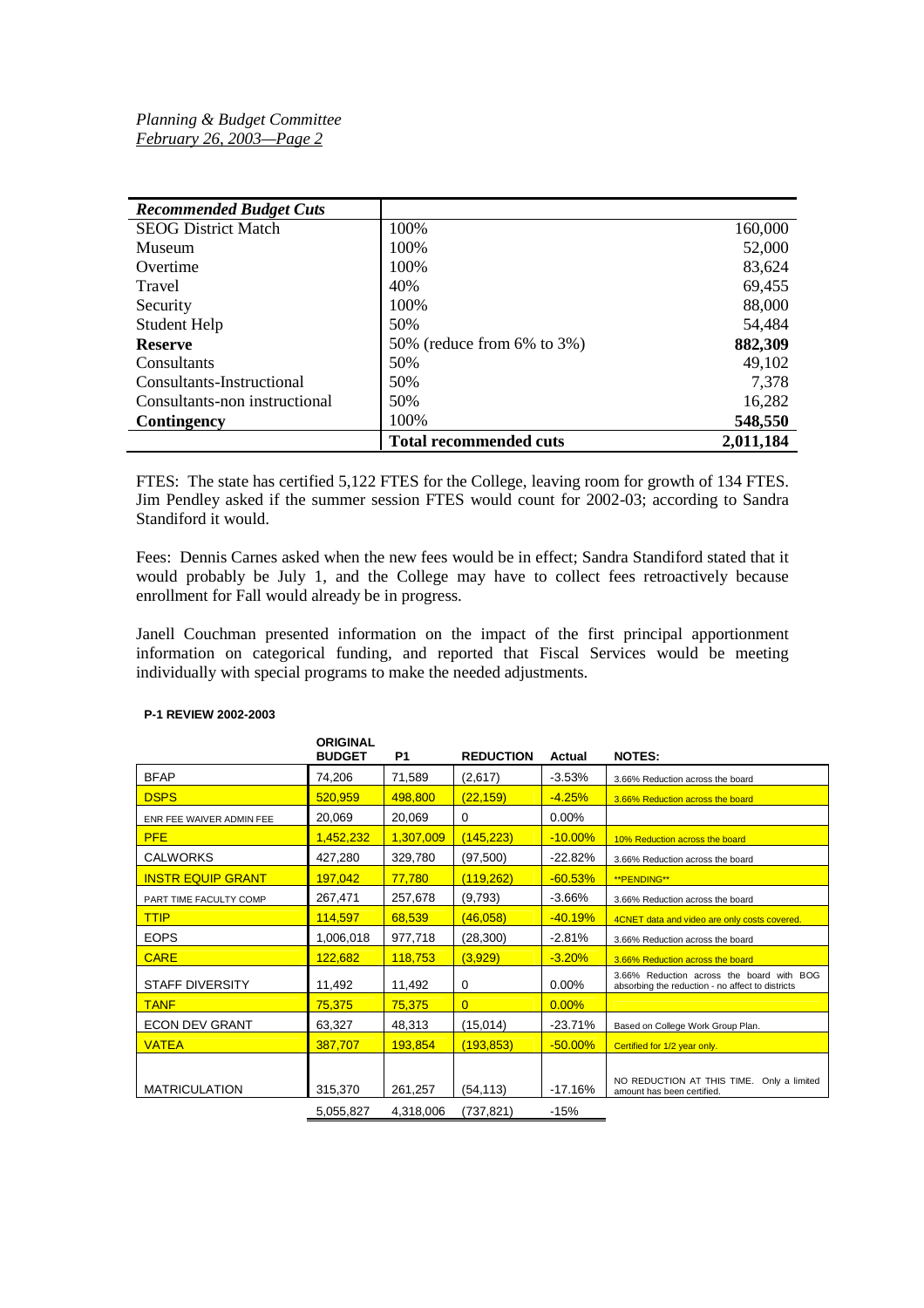*Planning & Budget Committee February 26, 2003—Page 3*

## Proposed Budget Cuts

The committee discussed further cuts to address a worst case scenario of a \$2.95 million cut. It was the consensus of the committee that direction is needed from the board regarding personnel before the committee can recommend further cuts, and that the institutional priorities should be student needs and preservation of staff. *M/S/C Pendley/Blek (No: Carnes) that barring any significant information from the State, the Planning & Budget committee not meet again until after the next board meeting.*

The committee discussed moving the cut off date for purchase orders from April 15 to March 15 as a cost savings measure, but no action was taken. The committee agreed that it is reasonable to try to cut back, especially in the area of special orders out of office supply accounts. *M/S/C Jacobson/Jaime (No: Blek) to recommend that office supply items (object code 4550) only be obtained from the warehouse, effective immediately.*

The committee discussed the possible costs savings that may be realized by partnering with high schools, other entities, to save in lease costs for Extended campus sites. Renee Fenn, Dean of Extended Campus, reported that a lot of headway has been made in regard to free space in Brawley, which would save \$33,000-\$36,000 annually. *M/S/C Jacobson/Blek to recommend that partnerships be encouraged (with no reduction in services to students and staff) to save on lease costs.*

*M/S/C Jaime/Trejo to recommend that the potential savings on the Brawley Extended Campus lease (\$36,000) be included in budget cut scenarios.*

Meeting adjourned at 4:05 p.m.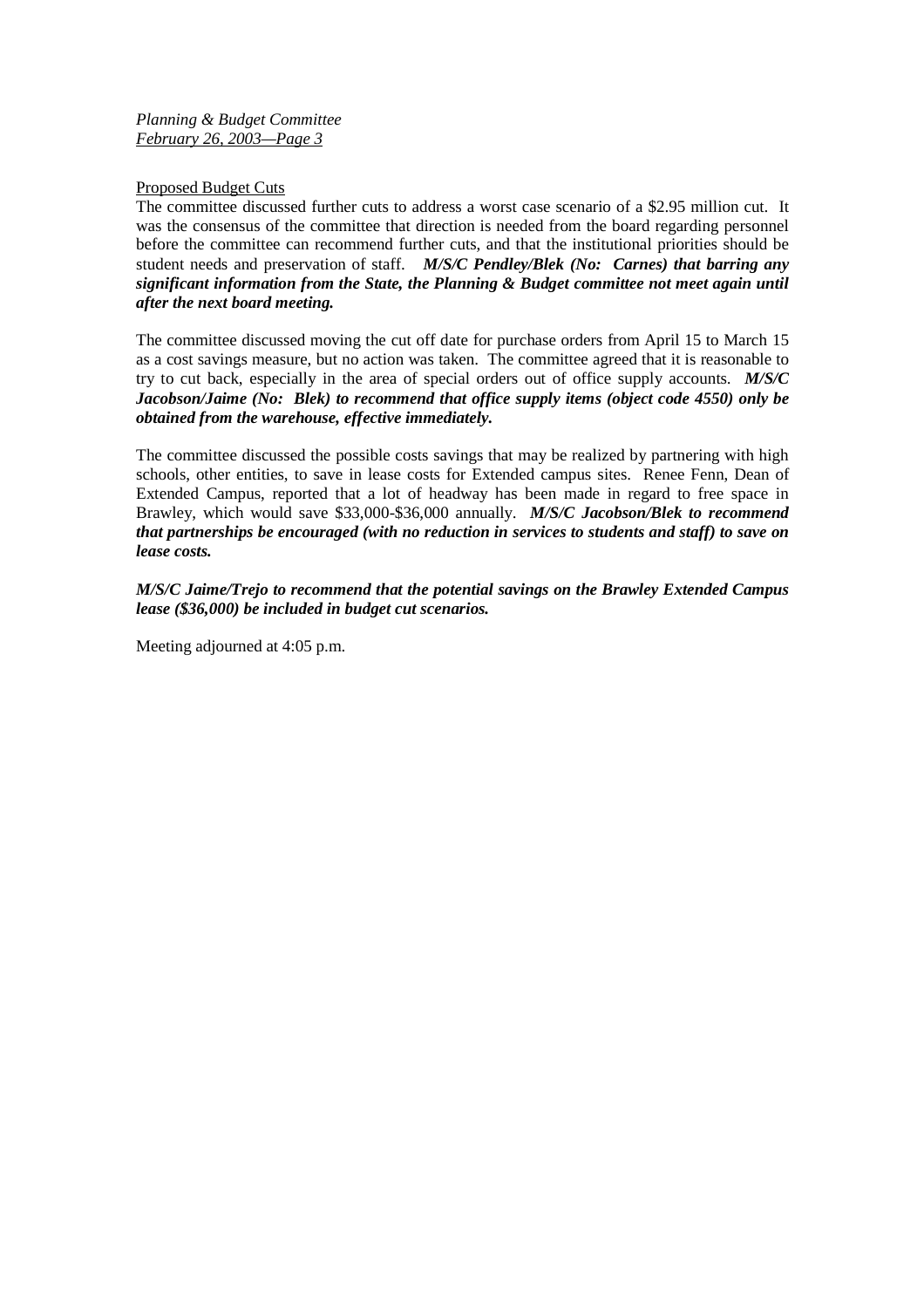# **MINUTES**

# February 12, 2003

**Present:** Carlos Fletes, Chair, Craig Blek, Dennis Carnes, Janell Couchman, Dr. Victor Jaime, Lisa Cross, Eric Jacobson, Jim Pendley, Maria Trejo and Miriam Trejo, ASG representative. **Absent**: None

Chairman Carlos Fletes called the special meeting of the Planning and Budget Committee to order at 2:00 p.m. on Wednesday, February 12, 2003 in the Transfer Center, with all committee members and numerous visitors in attendance.

## **Proposed Budget Cuts for 2002-03 and 2003-04**

Chairman Fletes presented information on the proposed mid year cuts to the 2002-03 state budget, which is based on a \$26 billion state deficit and amounts to a \$648,847 cut to various categorical programs. For 2003-04, the projected loss in funding for IVC is \$3.9 million, which includes a \$1.1 million cut to categorical programs. The State is also proposing increasing enrollment fees to \$24/unit which will have an impact on enrollment.

Chairman Fletes stated that \$3.9 million is the target number for budget reductions; numerous suggestions have been received by the committee and are presented as a starting point for discussion, with the assumption that layoffs are to be avoided. Dr. Victor Jaime noted that a \$1.1 million reduction in categorical programs may mean layoffs, and some employees in categorically funded positions are tenured and have bumping rights that may impact other district funded employees.

Dr. Jack Fujimoto applauded Chairman Fletes efforts in involving stakeholders; he reminded the committee that at other colleges the CEO and the board make the budget decisions. He stated that the committee has the opportunity to work with the Board, and he encouraged the committee to continue the process. He wouldn't wish to see things go backwards, and have the Board make all the decisions.

# **Possible Budget Cuts**

Chairman Fletes reported that various suggestions have been received by committee members for budget cuts. The "target number" for 2003-04 is \$3.9 million.

| <b>Possible Budget Cuts</b>              |           |
|------------------------------------------|-----------|
| Categorical programs                     | 1,105,995 |
| Summer school                            | 570,980   |
| Overtime                                 | 83,624    |
| Travel (30% of \$173,637)                | 52,091    |
| Student help (50% of \$108,968)          | 54,484    |
| Security                                 | 88,000    |
| Museum                                   | 52,000    |
| <b>Public Relations</b>                  | 69,339    |
| Reserves—reduce to 3% (from \$1,620,000) | 810,000   |
| 5% pay cut                               | 700,000   |
| <b>Balance from Contingency</b>          | 322,358   |
| <b>Total proposed cuts</b>               | 3,908,871 |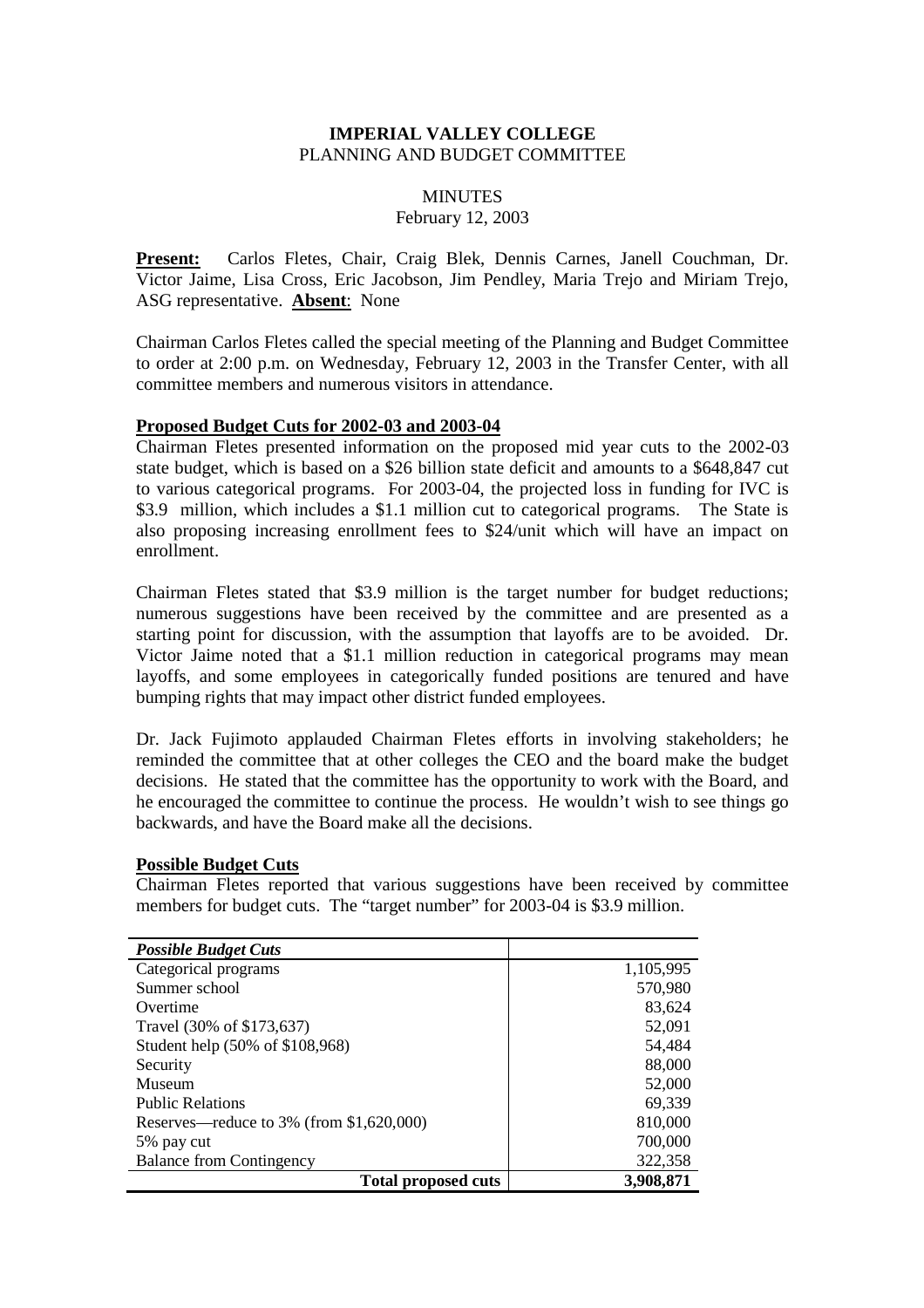Planning & Budget Committee February 12, 2003—Page 2

Discussion: Chairman Fletes stated that these suggestions are just a starting point for discussion and are not listed in any order of priority.

Summer School: Jim Pendley stated that summer school generates the cheapest FTES. Chairman Fletes stated that it costs about \$570,000 and generates about 300 FTES @  $3700 = $1.1$  million. However, under a restoration agreement with the state, IVC has three years to make up a drop in FTES, so revenue is not lost immediately. FTES can be made up at any session, not just through summer school. Currently the college is right below its 5100 FTES cap, but new information will be received from the state in late February in the first principal apportionment report. The state may adjust the cap downward, and the college may already be over cap and not know it. I

Copiers: Eric Jacobson asked about the cost of copy machines, Chairman Fletes stated that copy machine leases run about \$260,000 annually. The College is in the process of getting out of the lease on the big Kodak copier, and getting a smaller machine as part of a cost savings plan.

Travel: Chairman Fletes stated that 30% cut in travel is a figure used by other colleges. The committee discussed how much travel is required (i.e. Nursing), whether more teleconferencing could be done, and the possibility of increasing the cut to 50%. Jim Pendley asked how much athletic travel costs; \$86,000, but it is separate from district travel.

Reserves: The committee discussed reducing the 6% reserve; Chairman Fletes reported that the Chancellor's Office recommends a 5% reserve as the "prudent level" to maintain. If a district dips below 3%, it is put on a "watch list" by the Chancellor's Office. Dennis Carnes asked how many community colleges have a 3% reserve; Chairman Fletes stated that the Chancellor's Office does not track that information.

Pay Cut: Jim Pendley asked how long it took for the employees to accumulate a 5% increase in pay; according to Chairman Fletes it took about 4 years.

Other: Craig Blek suggested that a contingency plan based on cuts of 5%, 10%, etc., be developed. Eileen Ford suggested adding retirement incentives. Jan Magno suggested asking all areas for ideas—little things add up (recruitment, orientation, festivals, air dryers vs. paper towels, etc).

Jim Pendley suggested that the "top three" suggestions be discussed at the next meeting: summer school, 5% pay cut and reducing the reserve.

# **Hiring Freeze**

Jim Pendley stated that it makes no sense hiring new employees at this time. He proposed a total hiring freeze on all positions, with the exception of the CEO. *M/S/Pendley/Cross to recommend a hiring freeze for all positions, except for the CEO, effective immediately.* Discussion: the committee discussed the need for some flexibility in hiring because of key positions, impact on programs and potential loss of grant funds. *No: Jaime, Carnes, Blek, Miriam Trejo, Fletes; Yes: Pendley, Couchman, Jacobson, Maria Trejo, Cross. Motion did not carry.*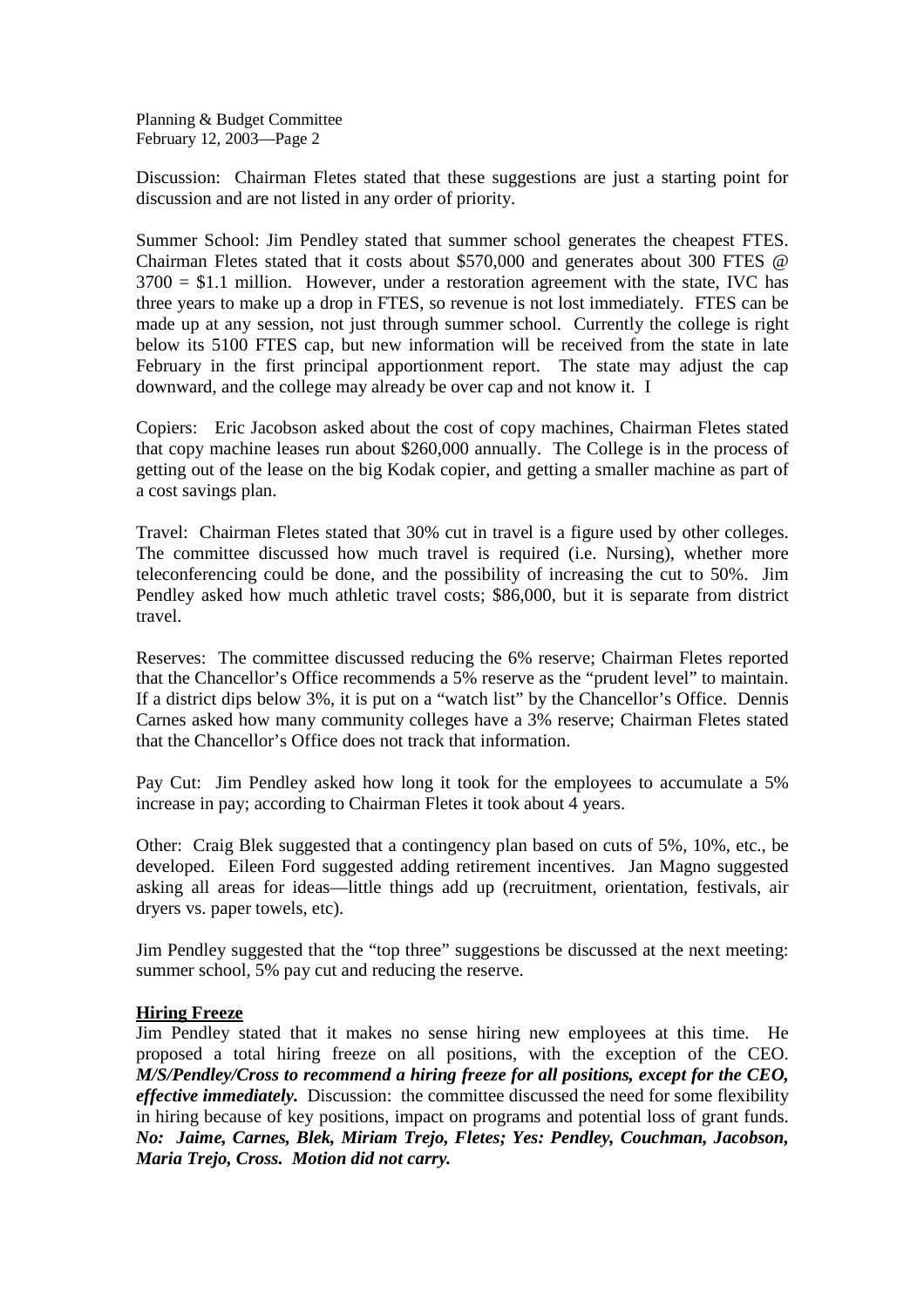Planning & Budget Committee February 12, 2003—Page 3

*M/S Pendley/Cross to recommend a hiring freeze on all District funded position, except for the CEO, effective immediately.* Discussion: The committee discussed the need for some flexibility in hiring, but that the committee would not be the appropriate body to make decisions regarding hiring specific positions. *No: Jaime, Blek, Maria Trejo, Miriam Trejo, Fletes, Yes: Pendley, Carnes, Couchman, Jacobson, Cross. Motion did not carry.*

*M/S/C Blek/Jaime (abstain: Pendley, No: Carnes) to recommend a hiring freeze (except for the CEO and except in a dire emergency, as deemed by the CEO), on all District funded positions, effective immediately.*

# **Human Resources Consulting Services**

Janell Counchman stated that the contract with Sereno Group on the current board agenda was for consulting services. She suggested that the committee communicate to the Board that a freeze has been placed on consultant services. Discussion: It was noted that the agreement with Sereno Group would be on an "as-needed" basis, because of the absence of a Director of Human Resources. The committee discussed the appropriate method of communicating with the board on this issue, since it is on the agenda for today. It was noted that the use of public comment or directing Chairman Fletes to communicate directly to the Board would be inappropriate. The motion was amended to state that the committee recommends placing a specific dollar amount limit on the contract, and that the recommendation be communicated to the President. *M/S/C Couchman/Jacobson to recommend to the President that the a dollar limit be put on the agreement with the Sereno Group for H/R consulting services.*

# **Next Meeting**

The committee will meet on Wednesday, February 19, at 3:00 p.m.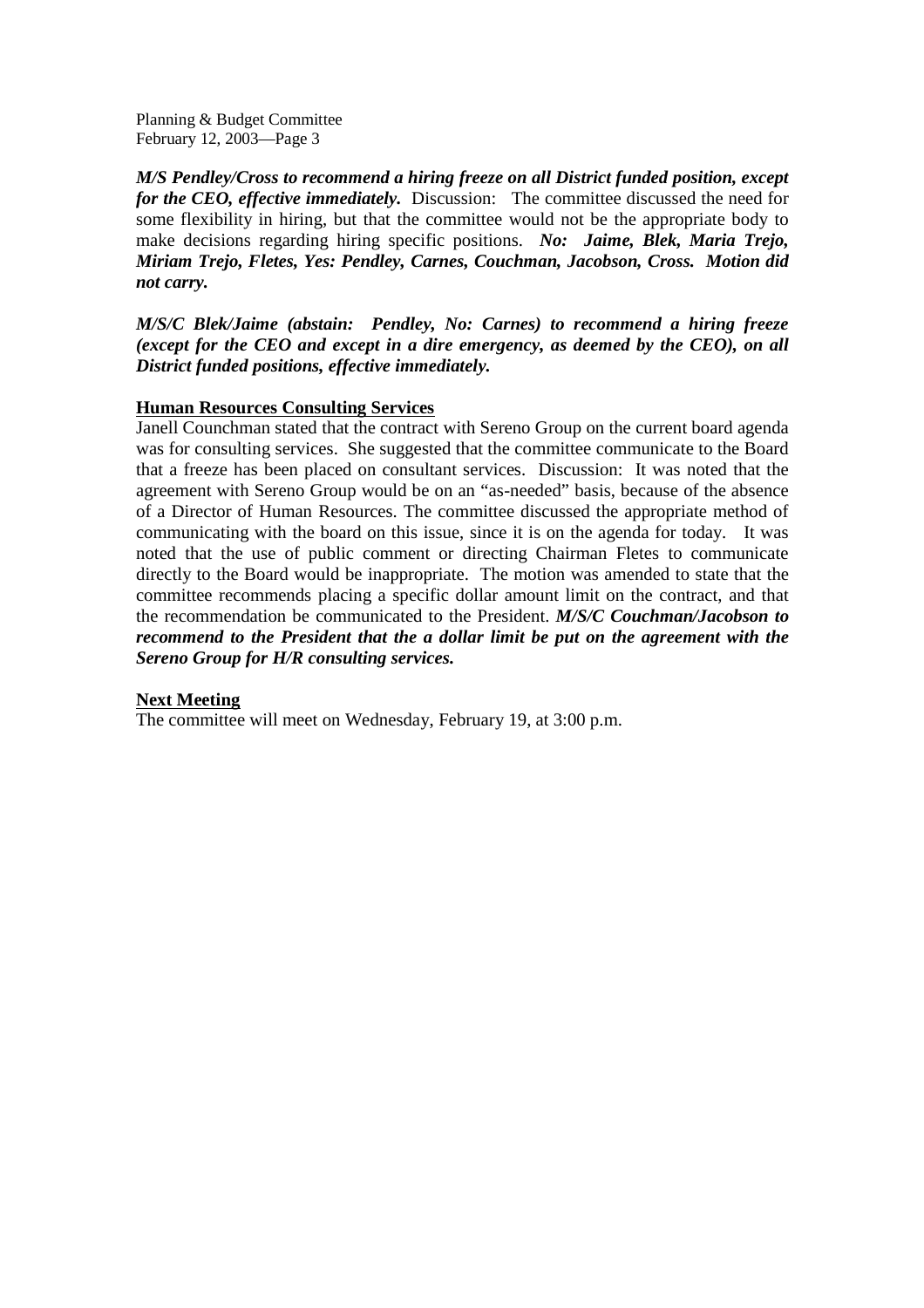#### **UNADOPTED MINUTES February 19, 2003 Present: Absent**:

Carlos Fletes, Chair None Craig Blek Dennis Carnes Janell Couchman Dr. Victor Jaime Lisa Cross Eric Jacobson Jim Pendley Maria Trejo Quincy Cavers, ASG representative

Chairman Carlos Fletes called the special meeting of the Planning and Budget Committee to order at 3:00 p.m. on Wednesday, February 19, 2003 in the Board Room, with all committee members and numerous visitors in attendance.

Minutes of the February 12, 2003 meeting were distributed, and Chairman Fletes asked the committee to review the minutes prior to the next regular meeting on February 26, 2003.

## Proposed Budget Cuts

The committee began the discussion of proposed budget cuts, as suggested at the last meeting, by concentrating on three issues: summer school, pay cuts and reducing the reserve fund.

Summer School: Dr. Victor Jaime and Sandra Standiford, Dean of Admissions, shared information on the summer classes needed by students who have petitioned for graduation. Jim Pendley stated that of the items on the "hit list", only summer school generates more income that it costs. *M/S/C Blek/Pendley to recommend that the 2003-04 Summer session be eliminated from the list of budget cuts.* Chairman Fletes stated that information from the state on the cap will be received soon; if the cap is reduced, the issue of enrollment management will need to be revisited for future semesters (beyond Summer 03) in order to avoid unfunded FTES.

Pay Cut: ASG Representative Miriam Trejo stated that the students are being hit hard by the increase in enrollment fees, and that a pay cut should be proposed to the unions. Dennis Carnes stated that employees might take a pay cut in exchange for other incentives; the alternative is some employees may lose their jobs, a pay cut would spread the hit. *M/S/Carnes/Miriam Trejo to recommend a 2% across-the-board pay cut be negotiated. No: Blek, Pendley, Cross, Maria Trejo, Couchman, Jacobson, Yes: Carnes, Fletes, Jaime, Miriam Trejo. Motion DID NOT CARRY.*

The committee reviewed various scenarios, based on cuts ranging from \$2.8 million (23.95%) to \$1.1 million (10%). Chairman Fletes stated that a recommendation is needed from the committee in advance of the March 12 board meeting (due to the need to issue "March 15" lay-off notices); the Board will be ultimately responsible for making a decision based on recommendations from the committee, or its own findings.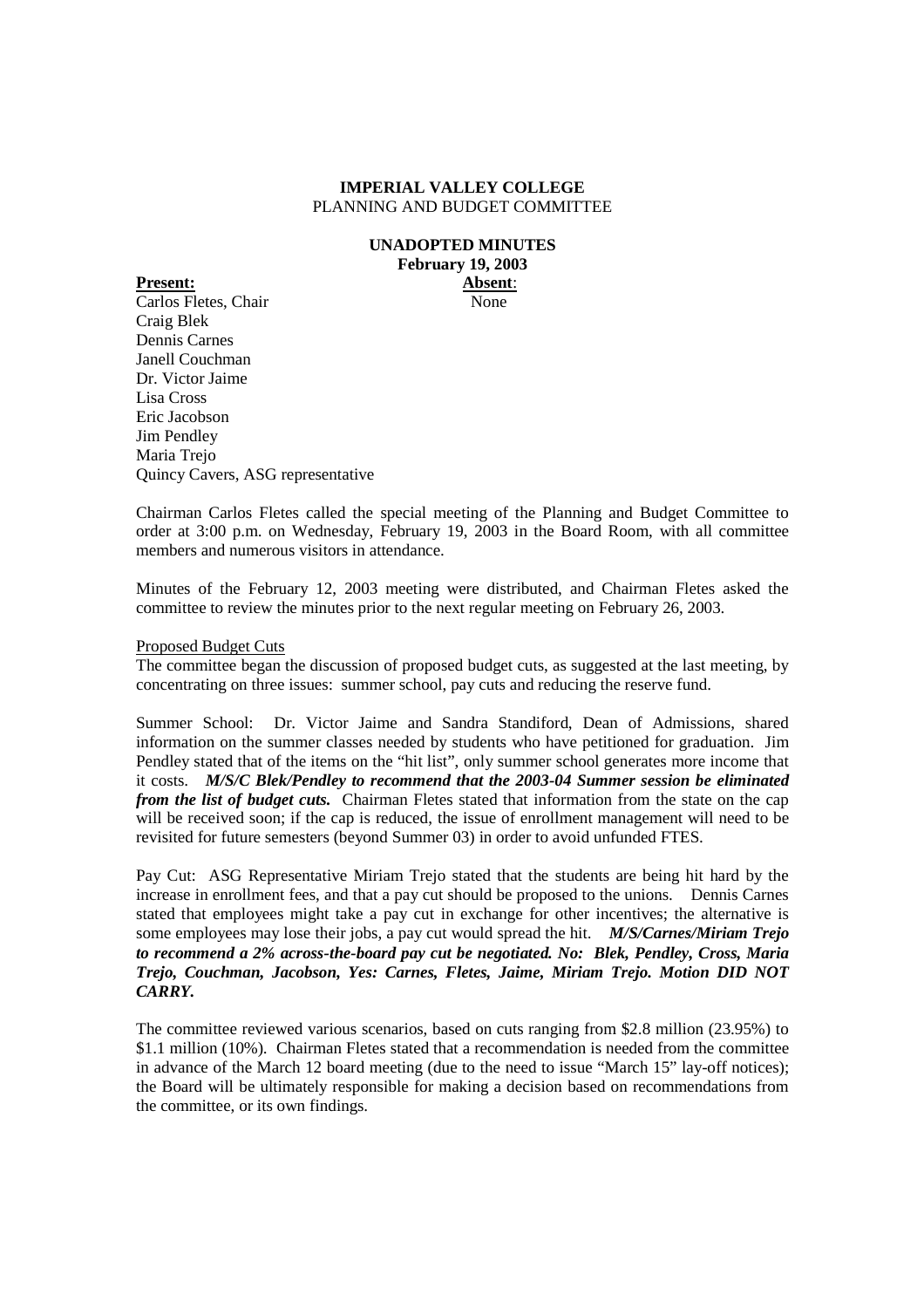| Scenario #3                           |                                     |                      |
|---------------------------------------|-------------------------------------|----------------------|
| <b>SEOG District Match</b>            | 100%                                | 160,000              |
| Museum                                | 100%                                | 52,000               |
| Overtime                              | 100%                                | 83,624               |
| Travel                                | 40%                                 | 69,455               |
| <b>Public Relations</b>               | 100\%                               | 69,339               |
| Security                              | 100%                                | 88,000               |
| <b>Student Help</b>                   | 50%                                 | 54,484               |
| Reserve                               | 50% (reduce from 6% to 3%)          | 810,000              |
| <b>Summer School</b>                  | 50%                                 | 285,490              |
| <b>Supplies</b>                       | 10%                                 | 66,577               |
| Consultants                           | 50%                                 | 49,102               |
| Consultants-Instructional             | 50%                                 | 7,378                |
| Consultants-non instructional         | 50%                                 | 16,282               |
| <b>Athletics</b>                      | 20%                                 | 72,742               |
| Contingency                           | 100%                                | 322,358              |
| Salary-Cert. & Classified             | 1.5%                                | <b>210,000</b>       |
| <b>Lay-off/Attrition Classified</b>   | 4 employees                         | 136,000              |
| <b>Lay-off/Attrition Certificated</b> | 4 employees                         | 252,000              |
|                                       | <u>\$2.8 Million or 23.95% Cuts</u> | <del>2,804,831</del> |
|                                       | <b>Total recommended cuts</b>       | 1,712,683            |

## *M/S/C Couchman/Pendley to recommend the following cuts:*

Reserve: A reduction to the reserve fund, from 6% to 3%, is included in the approved budget cuts.

The committee will consider further cuts, in the amount \$1 million, at its next meeting.

## Public Relations Program

Chairman Fletes reported that Bill Gay, from Reliance Communications, had asked to make a presentation to the committee at its next meeting regarding the public relations program. Discussion: Elise Bryant from Reliance Communication stated that \$17,000 of the budget is for paid advertising. Several members of the committee stated that public relations was previously handled in-house. *M/S/C Carnes/Blek to postpone discussion of the Public Relations program until the next committee meeting.*

## Freeze on Spending

Janell Couchman suggested moving the deadline for entering requisitions to March 15; some K-12 districts have already implemented a spending freeze. Discussion: Some committee members stated that they wanted to avoid micromanaging the budget. The committee asked how cost centers are able to overspend their accounts. No action taken.

Chairman Fletes stated that the \$2.8 million deficit is the worst case scenario. If the state budget cut is only 15%, the committee has already accomplished its goal. He thanked Dawn Chun for her work on the budget cut scenarios. Dennis Carnes stated that he would like to re-address salary cuts at the next meeting, in order to give unions a chance to vote on the issue.

## Next Meeting

The next committee meeting will be held Wednesday, February 26, 2003 at 2:00 p.m. in room 2131, and on a weekly basis for the near future.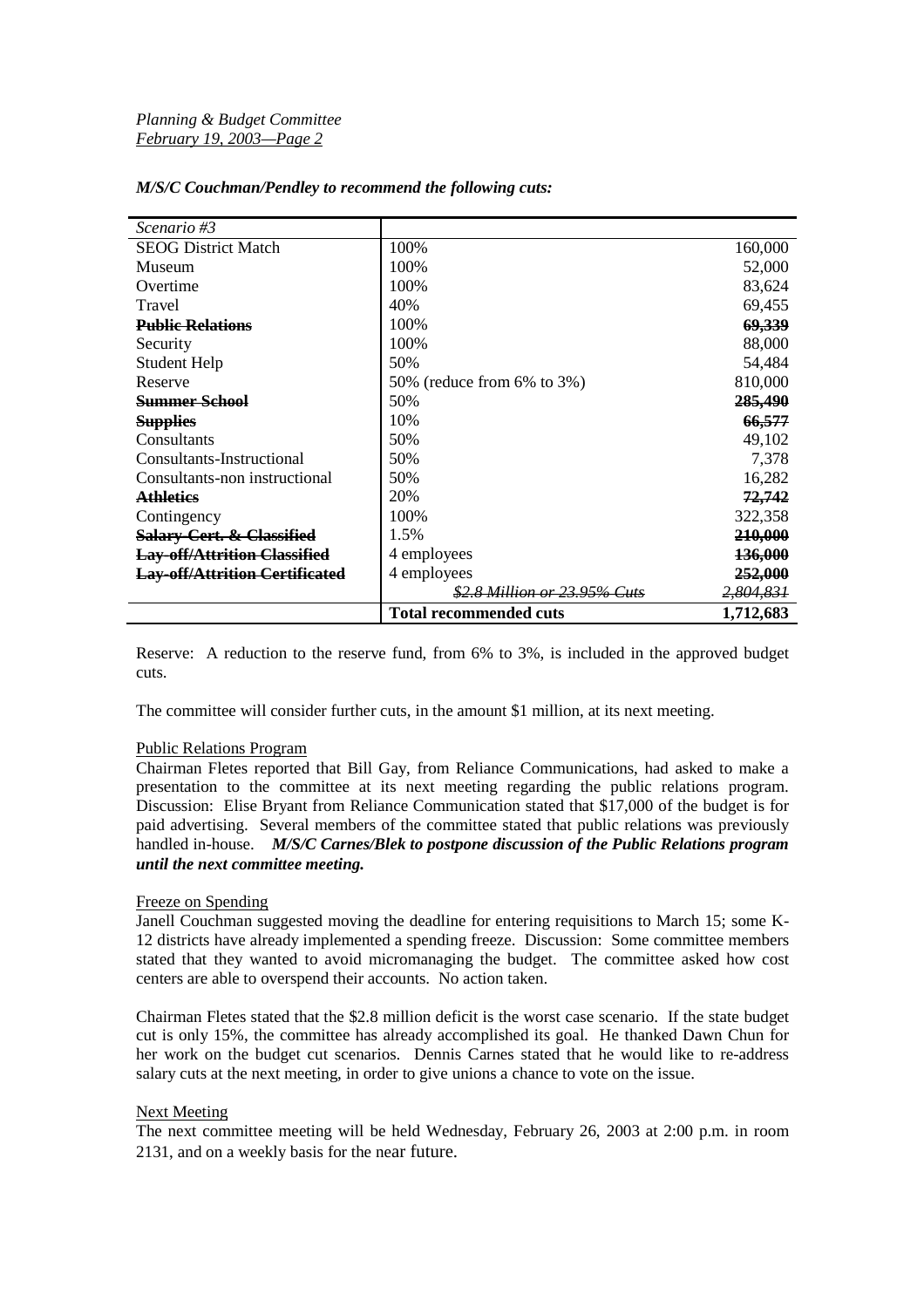MINUTES January 22, 2003

PRESENT: ABSENT: Carlos Fletes Lisa Cross Craig Blek Dr. Victor Jaime Dennis Carnes Maria Trejo Janell Couchman Eric Jacobson Jan Magno (for Victor Jaime) ASG Representative Jim Pendley Larry Welch (for Eric Jacobson)

Visitors: Olga Artechi, Kathy Berry, Mary Kay Borchard, Dawn Chun, Leonard Fabian, Renee Fenn, Eileen Ford, Dr. Jack Fujimoto, Harold George, STRATA, Richard Hann, Gonzalo Huerta, John Hunt, Mary Lofgren, Bruce Marcuson, Patricia Robles, Sandra Standiford, and Cathy Zazueta

Chairman Carlos Fletes called the monthly meeting of the Planning and Budget Committee to order at 2:00 p.m. on Wednesday, January 22, 2003 in the Board Room.

## Approval of Minutes

## *M/S/C Welch/Carnes to approve the minutes of the November 27, 2002 and December 17, 2002 meetings, as presented.*

## 2002-03 Mid Year Budget Cuts

Chairman Carlos Fletes presented information on the mid-year budget cuts being proposed by the Assembly and the Senate; both proposals exclude general apportionment and matriculation but target special programs with an average cut of 3.6%.

The proposed cut for Partnership for Excellence is 10%--a \$145,000 reduction for IVC. Funding for scheduled maintenance (\$197,000) and Instructional Equipment (\$197,042) is totally eliminated. These cuts are very likely since they are contained in both the Senate and Assembly proposals. Action is needed immediately to stop spending, \$109,000 has already been expended or encumbered from the Instructional Equipment grant.

Under the scheduled maintenance program, \$40,000 has already been spent to replace an electrical transformer; these expenses will now have to be paid with district funds. A hold has been put on the transformer project and the replacement of automatic doors due to the loss of funding.

Nothing can be done about items already received, but orders in process need to be cancelled. Most of the expenses in PFE are ongoing (salary and benefits); about \$50,000 has already been expended or encumbered for equipment. The bulk of the carryover PFE funds consists of the \$41,000 final payment on the Reading/Writing Lab and the \$85,000 allocation for the firing range. According to Gonzalo Huerta, the firing range is not likely to be operational by June 30.

Chairman Fletes asked for direction/recommendations from the committee on steps to take to stop spending since the budget cuts are imminent. PFE and Instructional Grant funds are special monies; the district does not automatically backfill the loss. Decisions regarding the cuts to other special programs (EOPS, DSP&S, etc) are made within the programs.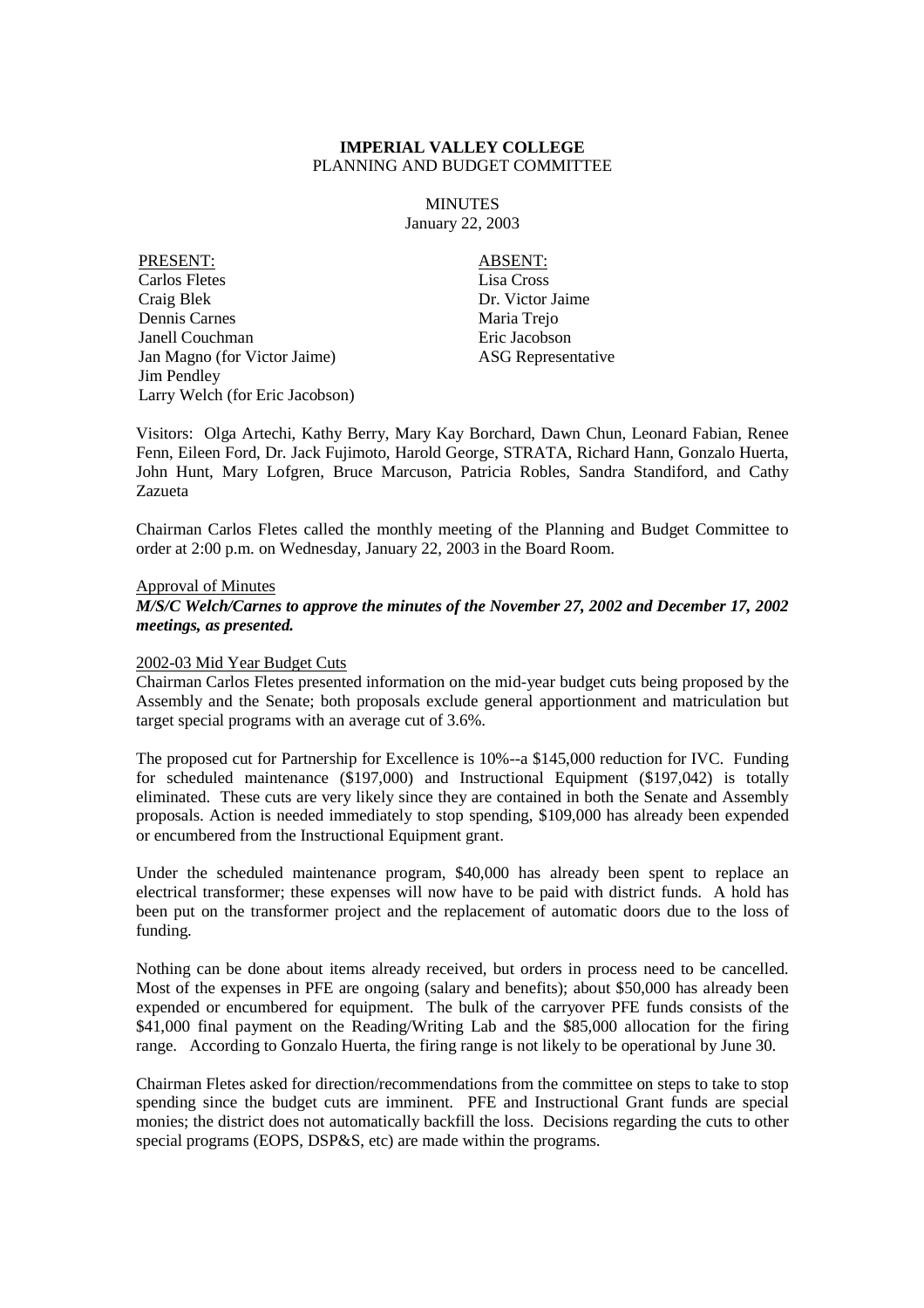Planning & Budget Committee January 22, 2003—Page 2

Discussion: Jim Pendley stated that he didn't like making cuts one by one, he wants to see a package of cuts; all areas should share in cuts; all items, including personnel should be considered; departments that did not spend their funds already are being penalized; what about using the reserve? Jan Magno stated that it is no longer "business as usual", next year cuts of 40- 50% are anticipated. Dr. Fujimoto stated that he had no difficulty in freezing expenditures now, and building "fairness" into next year's budget.

*M/S/C Blek/Magno (No: Pendley) to freeze spending from Instructional Equipment Grant and Partnership for Excellence funds, effective immediately.*

*M/S/C Pendley/Welch (Abstain: Blek) to recommend that allocations from the Instructional Equipment Grant and Partnership for Excellence funds be reinstated when funds become available, and have priority over any other allocations.*

Janell Couchman proposed looking at the \$109,000 already spent from the Instructional Equipment Grant to see if any of the expenditures meet PFE triggers. *M/S/C Couchman/Magno (No: Pendley) to transfer qualified expenditures from the Instructional Equipment Grant to Partnership for Excellence.*

Jim Pendley proposed putting personnel on the table. Discussion: Various "key" positions are in the process of hiring (i.e. Director of Technical Services), there is also the need for a Spanish teacher, LVN personnel and others to meet grant requirements. Larry Welch stated the College needs a plan for dealing with cuts, and a priority list based on the percentage of budget to be cut. Other strategies such as freezing overtime, voluntary reduction in hours, freezing travel were suggested. Dennis Carnes stated that a rational approach is needed, backed up by data, and that radical ideas should be considered including increasing teacher load, operating four days a week (6:00 a.m., 10:30 p.m.), etc. Jim Pendley stated that the Board needs to shoulder part of the load and use the reserve.

*M/S/DID NOT CARRY Pendley/Welch (No: Blek, Carnes, Fletes, Magno; Yes: Couchman, Pendley, Welch) to recommend an immediate freeze on all hiring of District funded positions (with the exception of the Superintendent/President), until further notice.*

*M/S/C Couchman/Welch to recommend a freeze on expenditures for overtime/extra help, noncontract consultants and conference travel (new), effective immediately.*

*M/S/C Couchman/Carnes (No: Blek) to recommend that voluntary reduction in hours with pro-rata pay and medical benefits and no loss of seniority be made available to classified staff, and that supervisors be encouraged to support the program.*

*M/S/C Pendley/Carnes to recommend to the President and the Board of Trustees that the 6% reserve be reduced to 4%; funds to be released July 1, 2003.*

The committee discussed the impact of the proposed increased enrollment fees on FTES, the procedure for notifying staff in case positions have to be cut, the need for an action committee to plan for budget cuts. It was noted that the 2003-04 budget process will begin in February and a lot of difficult decisions will have to be made. Carlos Fletes stated that he will contact legal counsel and the Chancellor's Office for more direction regarding layoff notification procedures.

Chairman Fletes thanked all in attendance for their contribution to the discussion.

Meeting adjourned at 4:00 p.m.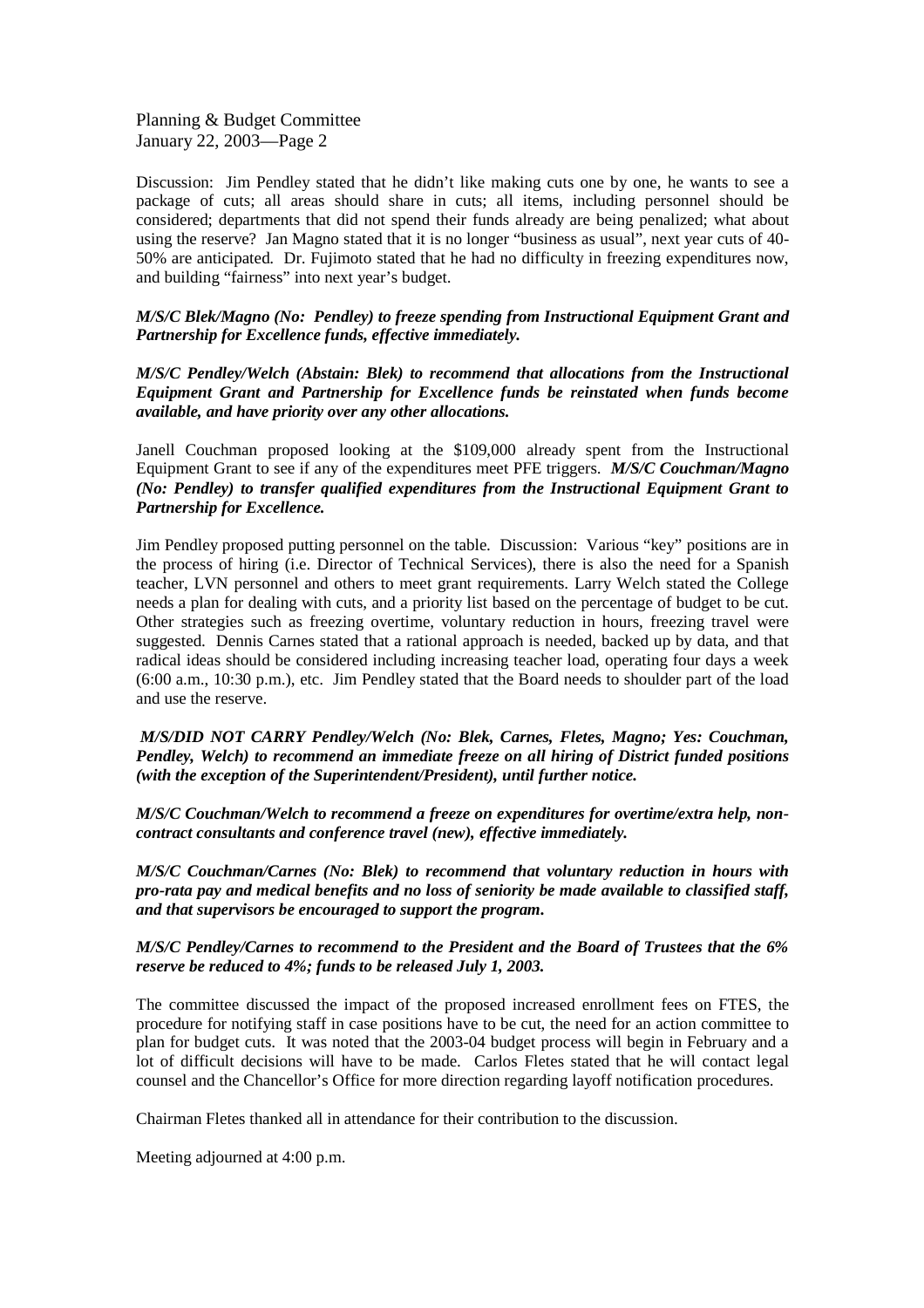**MINUTES** November 27, 2002

PRESENT: ABSENT: VISITORS: Carlos Fletes Craig Blek Eileen Ford Dennis Carnes Lisa Cross Dr. Jack Fujimoto David Chavez, ASG Eric Jacobson Gonzalo Huerta Janell Couchman John Hunt Jim Pendley Dr. Victor Jaime Maria Trejo Larry Welch (for Eric Jacobson)

Chairman Carlos Fletes called the regular monthly meeting of the Planning and Budget Committee to order at 2:00 p.m. on Wednesday, November 27, 2002 in the Board Room.

## Approval of Minutes

*M/S/C Jaime/Welch to approve the minutes of the October 23, 2002 meeting.*

## PFE Proposals

Discussion: The allocation for the Language Lab/Learning Services should be \$23,635. Larry Welch noted that there was not a request from Humanities to replace the chairs in room 409; Chairman Fletes responded that chairs do not meet PFE triggers but the Instructional Equipment Grant funds could be used. Jim Pendley stated that he did not understand that the proposals were for one-time funding, the math lab position meets triggers and is a student driven item. Chairman Fletes stated that it is important for the committee to clarify what will happen if PFE funds are lost, anything is fair game right now in the State budget. The committee discussed bumping rights of faculty hired with PFE funds; PFE is categorical funding in one sense but district in another sense. Faculty hired with PFE funds are counted toward the 50% law, whereas staff paid from restricted funds are not counted. The committee agreed to discuss at its next meeting whether to continue to fund on-going activities or to limit funding to one-time items, which could be carried over year to year. Speakers hired under Academic Senate proposal will be available to students as well as faculty and staff.

# *M/S/C Pendley/Carnes to approve PFE proposals submitted by Academic Services (\$184,000) and Student Services (\$38,000).*

## PFE Local Investment Survey

The PFE survey is due January 24, 2003. PFE proposal that go into the budget become part of the PFE plan. Dr. Victor Jaime proposed that all PFE requests be sent back to their originators to indicate what percentage of each trigger is met in order to facilitate completion of the survey.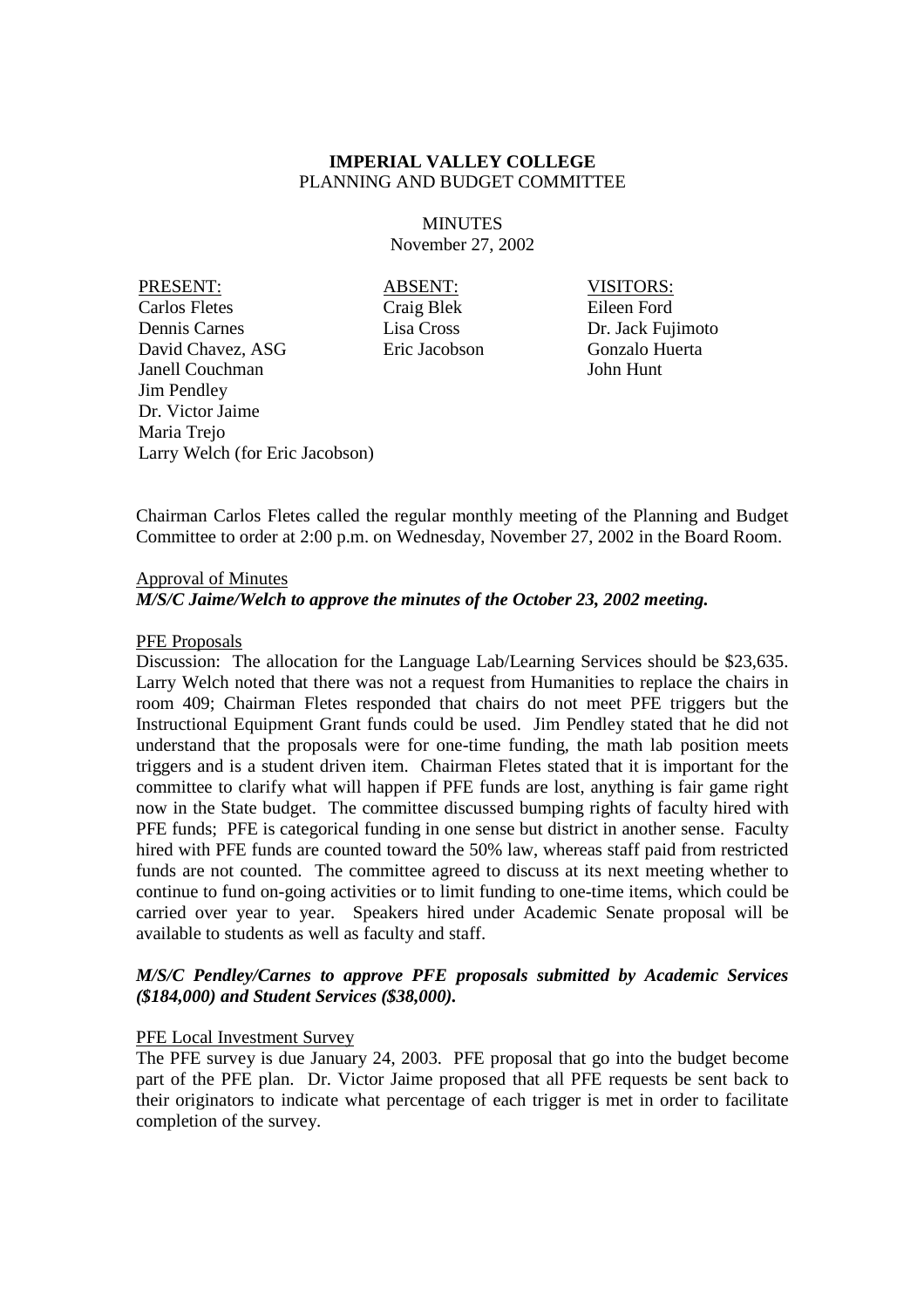Planning & Budget Committee November 27—Page 2

# State Budget Outlook

Chairman Fletes reported that the state is estimating a \$15-\$20 billion shortfall for next year. He will have more information after the budget workshop on January 14. There is concern that the Prop 98 guarantee may be lifted. PFE, instructional equipment grant, and part time faculty compensation are all fair game. Dr. Fujimoto listed three strategies that IVC could use if the governor cuts the budgets: 1) consolidate, 2) contract (maximize FTE, explore non-credit, grants), and 3) RIF (reduce work force). The committee discussed the possibility of consolidating the various computer labs in order to maximize equipment, time and support staff. Chairman Fletes stated that he may call a special meeting to discuss mid year cuts (there is no regularly scheduled December meeting).

# Hiring of Full-time Temporary Staff for Spring 2003

John Hunt reported on the list of recommended hires for Spring 2003 (Astronomy/Mathematics, English, ESL and History). He stated that the five full time temporary faculty members hired for Fall 2002 had 31.5, 37.5, 46, 31 and 36.75 FTES. The committee discussed how many of the FTE were additional. Mr. Hunt stated that the institutional researcher is working on determining the actual increase and how close the college is to cap. M/S/C Jaime/Couchman to approve hiring of the full-time temporary staff.

Meeting adjourned at 3:20 p.m.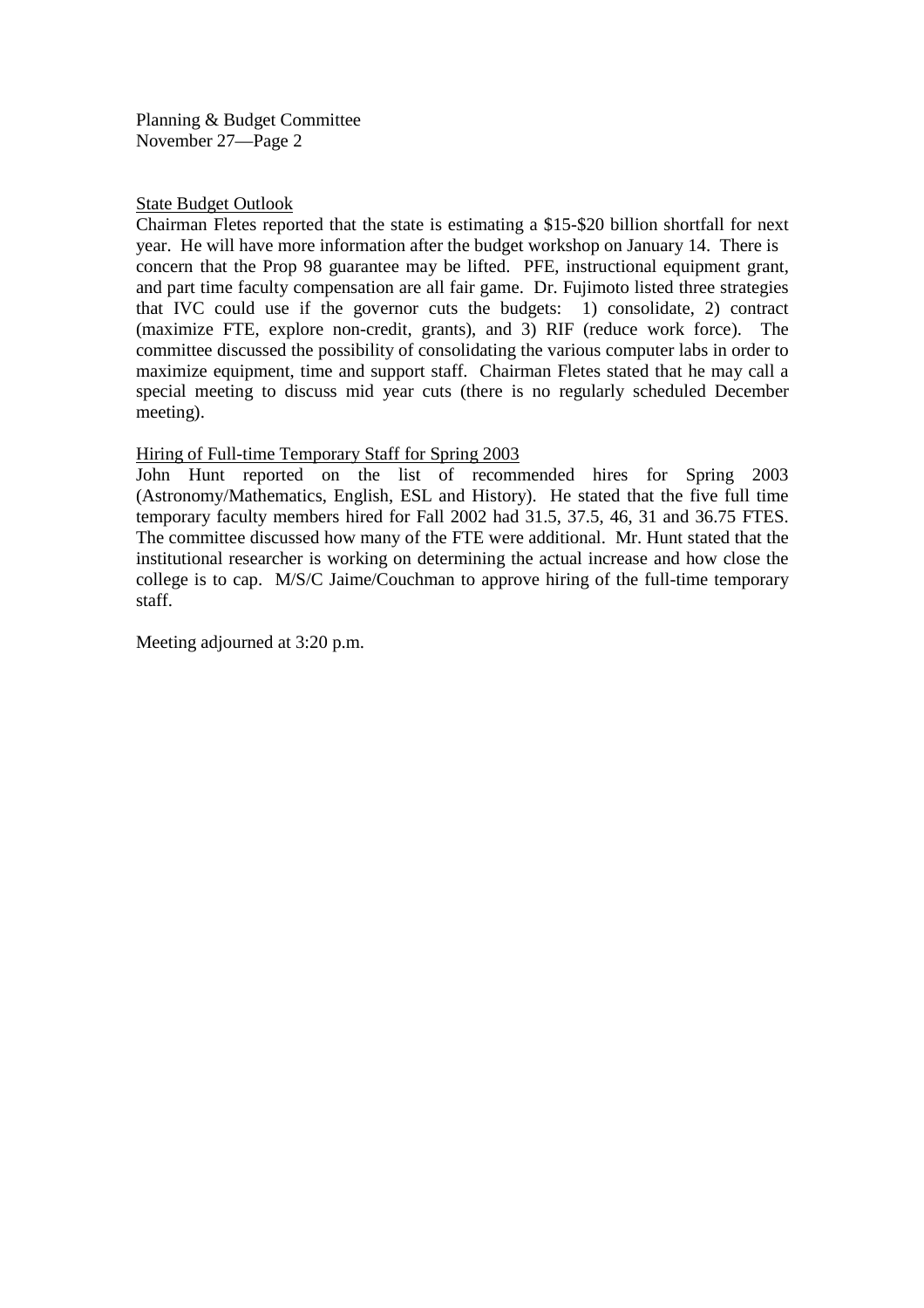**MINUTES** July 24, 2002

Jan Magno Jim Pendley Maria Trejo Anna Vicuna

PRESENT: ABSENT: VISITORS: Carlos Fletes Craig Blek Dr. Jack Fujimoto Janell Couchman Eric Jacobson Larry Welch Dr. Victor Jaime ASG Representative

Chairman Carlos Fletes called the regular meeting of the Planning and Budget Committee to order at 3:00 p.m. on Wednesday, July 24, 2002 in the Board Room.

## Approval of Minutes

## *M/S/C Jaime/Pendley to approve the minutes of the June 26, 2002 meeting.*

## 2002-03 State Budget Update

Carlos Fletes reported that there is still no State budget and a \$9.8 billion deficit is projected for 2003-04. The State will be paying the July 29 apportionment (which will include \$528,000 withheld from IVC's June payment). If the budget is not adopted and state checks are withheld, the College has \$3 million in TRANS (Tax Revenue Anticipation Notes) to draw on. The College does not have any Prop 27 projects due to IVC being over capacity for classroom and lab space; however, the College may qualify for modernization funds in the future. The Campus Operations Committee will need to look at which building need modernization and the College needs to determine whether it will pursue a bond issue for a new science building or upgrade current facilities.

## ATAC and ITAC Membership on Committee

The committee re-visited its previous recommendation to extend membership to the chairs of the ATAC and ITAC committees; it was the consensus of the committee not to change the present composition of the Planning & Budget committee

## TTIP Budget Cuts

Carlos Fletes reported that TTIP funds have been cut; only funding for the 4Cnet line will be ongoing, Total Cost of Ownership and Technology Training (HR) will not be funded. The 4Cnet line is only used for teleconferencing and the funding equals IVC's cost for the line. There are some carryover funds from last year; Fiscal Services will determine the impact of the funding cut on this year's activity and report back to the committee. The HR component was used for travel, equipment, the Technology Center and for a technician in the Technology Center. TCO funds were used mainly for computers for